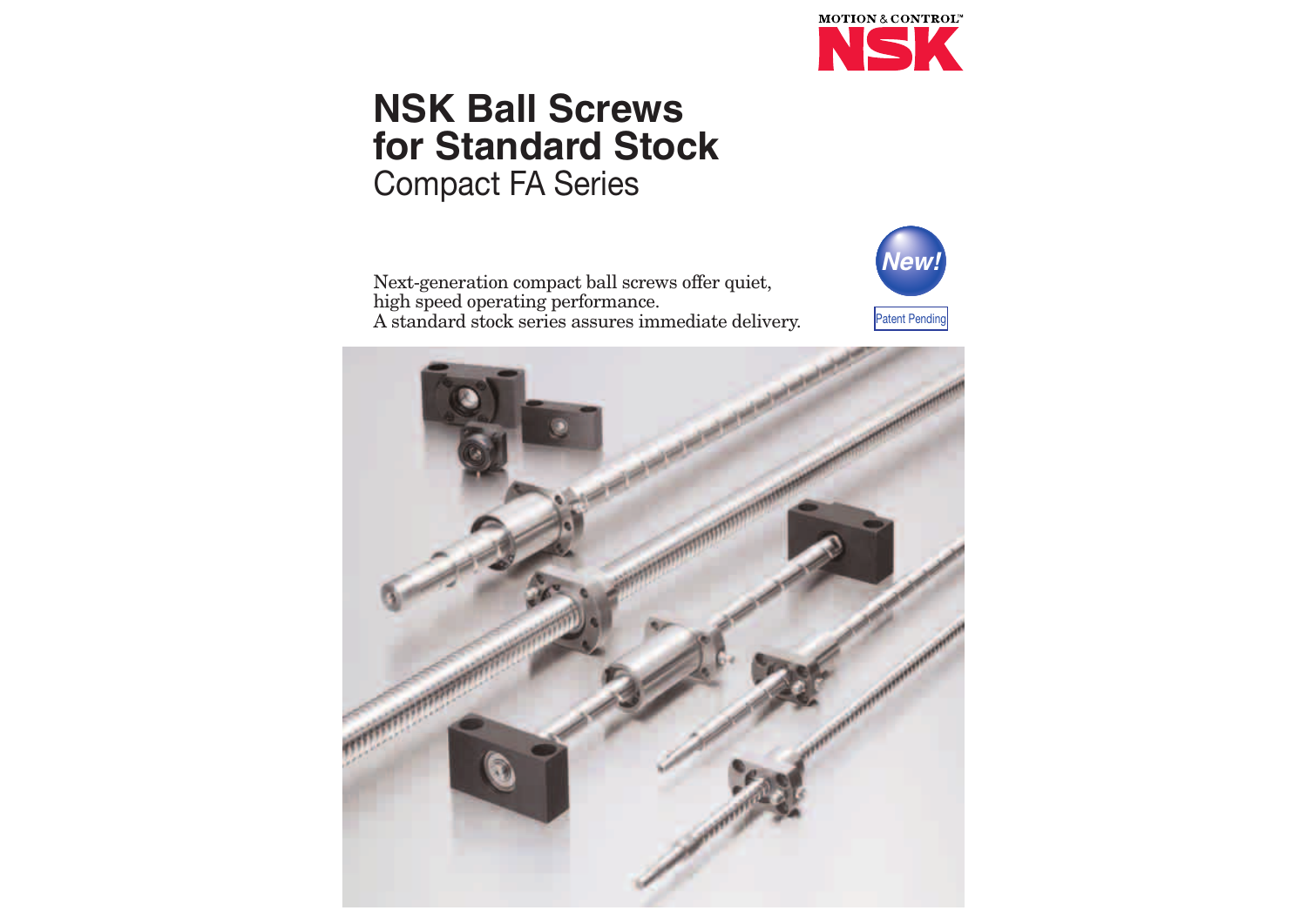# *Compact & Si lent*



### **Compact FA Series**







### 5 | ● | ● | | ● | ● | ● | ● | ● 30 ● ●●●● 5 ●● ●●●●● 30 ● ●●● ●●●●● 5 ●●●●●●●● 10 ●●●●●●●● ● 40 ●●●●●● ● ● ● 60 ●●●●●● ● ● ● 5 ●●●●● ●●● 10 ●●●●●●● ● 30 ●●●●● ● ● ● 50 ●●●●● ● ● ● Lead diameter | C<sup>ead</sup> | 50 | 100 | 150 | 200 | 300 | 400 | 500 | 600 | 700 | 800 | 1 000 | 1 200 | 1 600 | 2 000 | F<sup>ixed</sup> side Other support units are also available. See last page of catalog for details. Shaft<br>diameter



#### Comparison of conventional FA Series and Compact FA Series

Noise data

**1 NSK** 

### **Specifications**

- Accuracy grade: C5 class is available.
- Axial play: 0 (oversize ball preload)

Consult with NSK for information on surface treatment.

**Conventional FA Series Compact FA Series** Compact FA Series **Shaft diameter 25, lead** 

## **BSS Series next-generation compact ball screws offer quiet, high-speed performance, now available in standard stock.**

BSS Series next-generation compact ball screws incorporate the new ball recirculation system and offer quiet, highspeed performance. In order to respond quickly to a wide range of needs, NSK keeps these ball screws in standard stock as the Compact FA Series. The exceptionally high performance ball screws are ready for use in a variety of fields such as semiconductor manufacturing equipment, LCD manufacturing equipment, chip mounting equipment, measuring apparatus, and medical equipment.

**Application**: Combination of shaft diameter and lead are shown in the table.

| Lead<br><b>Fixed side</b><br>Simple side<br>meter<br>50<br>100<br>150<br>200<br>700<br> 1000 1200 1600 2000<br>300<br>400<br>500<br>600<br>800<br>support unit<br>support unit<br>5<br>10<br><b>WBK08-01B</b><br><b>WBK08S-01B</b><br>10<br>5<br>10<br>12<br><b>WBK08-01B</b><br><b>WBK08S-01B</b><br>20<br>30<br>5<br>×.<br>10<br><b>WBK12-01B</b><br><b>WBK12S-01B</b><br>15<br><b>WBK10-01B</b><br>20<br>30<br>5<br>10<br>×<br>20<br><b>WBK15S-01B</b><br>20<br><b>WBK15-01B</b><br>30<br>o de la provi<br>40<br>o)<br><b>Service Service</b><br>60<br>n<br>5<br>10<br>×.<br>20<br><b>WBK20-01</b><br>25<br><b>WBK20S-01</b><br>25<br>30<br>50 |      |  |  |  |  | <b>Stroke</b> |  |  |  | Recommended support unit |
|---------------------------------------------------------------------------------------------------------------------------------------------------------------------------------------------------------------------------------------------------------------------------------------------------------------------------------------------------------------------------------------------------------------------------------------------------------------------------------------------------------------------------------------------------------------------------------------------------------------------------------------------------|------|--|--|--|--|---------------|--|--|--|--------------------------|
|                                                                                                                                                                                                                                                                                                                                                                                                                                                                                                                                                                                                                                                   | haft |  |  |  |  |               |  |  |  |                          |
|                                                                                                                                                                                                                                                                                                                                                                                                                                                                                                                                                                                                                                                   |      |  |  |  |  |               |  |  |  |                          |
|                                                                                                                                                                                                                                                                                                                                                                                                                                                                                                                                                                                                                                                   |      |  |  |  |  |               |  |  |  |                          |
|                                                                                                                                                                                                                                                                                                                                                                                                                                                                                                                                                                                                                                                   |      |  |  |  |  |               |  |  |  |                          |
|                                                                                                                                                                                                                                                                                                                                                                                                                                                                                                                                                                                                                                                   |      |  |  |  |  |               |  |  |  |                          |
|                                                                                                                                                                                                                                                                                                                                                                                                                                                                                                                                                                                                                                                   |      |  |  |  |  |               |  |  |  |                          |
|                                                                                                                                                                                                                                                                                                                                                                                                                                                                                                                                                                                                                                                   |      |  |  |  |  |               |  |  |  |                          |
|                                                                                                                                                                                                                                                                                                                                                                                                                                                                                                                                                                                                                                                   |      |  |  |  |  |               |  |  |  |                          |
|                                                                                                                                                                                                                                                                                                                                                                                                                                                                                                                                                                                                                                                   |      |  |  |  |  |               |  |  |  |                          |
|                                                                                                                                                                                                                                                                                                                                                                                                                                                                                                                                                                                                                                                   |      |  |  |  |  |               |  |  |  |                          |
|                                                                                                                                                                                                                                                                                                                                                                                                                                                                                                                                                                                                                                                   |      |  |  |  |  |               |  |  |  |                          |
|                                                                                                                                                                                                                                                                                                                                                                                                                                                                                                                                                                                                                                                   |      |  |  |  |  |               |  |  |  |                          |
|                                                                                                                                                                                                                                                                                                                                                                                                                                                                                                                                                                                                                                                   |      |  |  |  |  |               |  |  |  |                          |
|                                                                                                                                                                                                                                                                                                                                                                                                                                                                                                                                                                                                                                                   |      |  |  |  |  |               |  |  |  |                          |
|                                                                                                                                                                                                                                                                                                                                                                                                                                                                                                                                                                                                                                                   |      |  |  |  |  |               |  |  |  |                          |
|                                                                                                                                                                                                                                                                                                                                                                                                                                                                                                                                                                                                                                                   |      |  |  |  |  |               |  |  |  |                          |
|                                                                                                                                                                                                                                                                                                                                                                                                                                                                                                                                                                                                                                                   |      |  |  |  |  |               |  |  |  |                          |
|                                                                                                                                                                                                                                                                                                                                                                                                                                                                                                                                                                                                                                                   |      |  |  |  |  |               |  |  |  |                          |
|                                                                                                                                                                                                                                                                                                                                                                                                                                                                                                                                                                                                                                                   |      |  |  |  |  |               |  |  |  |                          |
|                                                                                                                                                                                                                                                                                                                                                                                                                                                                                                                                                                                                                                                   |      |  |  |  |  |               |  |  |  |                          |
|                                                                                                                                                                                                                                                                                                                                                                                                                                                                                                                                                                                                                                                   |      |  |  |  |  |               |  |  |  |                          |
|                                                                                                                                                                                                                                                                                                                                                                                                                                                                                                                                                                                                                                                   |      |  |  |  |  |               |  |  |  |                          |
|                                                                                                                                                                                                                                                                                                                                                                                                                                                                                                                                                                                                                                                   |      |  |  |  |  |               |  |  |  |                          |

### **Features**

### *6 dB less noise*

The noise level of ball screws has been reduced by 6 dB, about half of what is sensed by the ear. Ball screws subsequently produce a quieter and gentler sound.

### *10%–30% more compact ball nut*

The outside diameter of the ball nut is as much as 30% smaller than those of NSK conventional products. This contributes to more compact design of all sorts of equipment and devices such as thinner XY tables.

### *High-speed operation of up to 5 000 min-<sup>1</sup>*

The new ball screws offer 1.6 times faster rotational speed than conventional ball screws. They handle speeds up to 5 000 min-1. This capability dramatically expands the range of service conditions. Note: Please refer to the dimension table for details of permissible rotational speed.

### *Grease fitting provided as standard equipment*

The new ball screws are standardly equipped with a grease fitting (M5  $\times$  0.8). Lubrication ports are provided in 2 places to facilitate maintenance. The ball screws can be easily connected to an integrated lubrication system.

### *New type of contact seal*

A new model high-performance contact seal minimizes grease dispersion and helps to maintain a clean work environment.

### *Low-profile design*

The low-profile support units especially compatible with the compact FA series are available for uniquely space-saving design.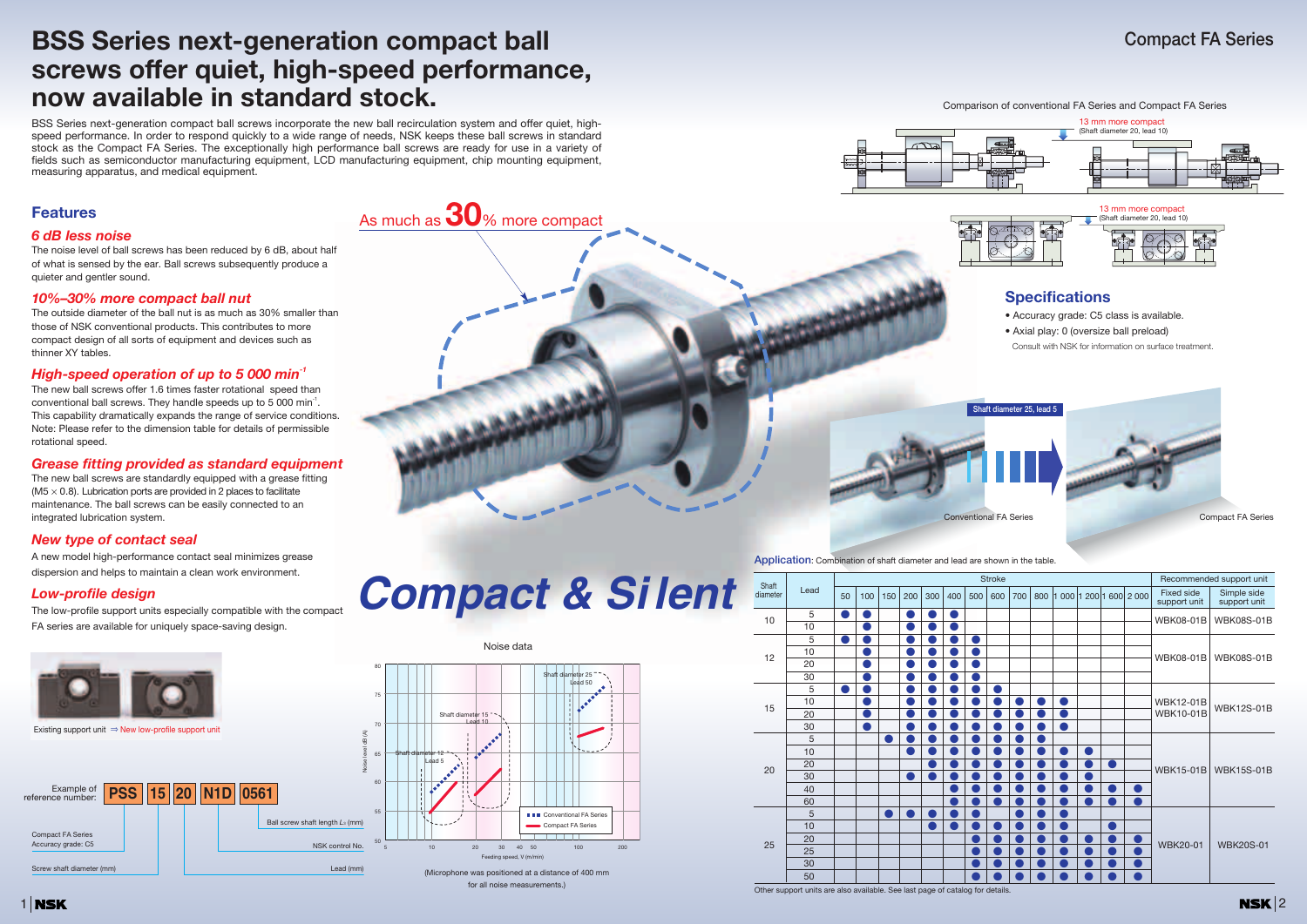27 13.5 13.5

 $\mathcal{S}^{\circ}$ 

14.5 21.5

PCD34

 $\mathcal{S}^{\circ}$ 

Cross-section *X-X*

*L*<sup>3</sup>



#### $\mathring{S}$ 30˚ 13 13 26 30˚ 30˚ (Oil hole, M5×0.8 tap) 8 c'bore, 4.5 depth 4- 4.5 drill thru 0.010 *E* (Oil hole, M5×0.8 tap) Grease nipple Plug  $rac{6}{9}$ 94 gø –0.008 M8×1.0 0.018 *A* ത 0.005 *E E* 8φ –0.008 –0.002 41 2.11s –0.2 10 *C G G A* εÞφ  $(1.8)$   $\perp$   $\perp$   $(5)$ gh performance seal<br>(Synthetic plastic) 2-high performance seal *X* (8.7) (Synthetic plastic) ات  $\pm$  $\mathcal{C}% _{M_{1},M_{2}}^{\alpha,\beta}(\varepsilon)$ *L* 0.010 *A*  $-10.012A$ 0.018 *A A* 23 g6 φ –0.007 –0.020 0 Lø **Screw shaft**  $\phi$ **10**<br>Lead 5, 10  $A0.018A$ 0.005 *F*  $\overline{9}$  $\frac{1}{2}$ +0 0.8 6.8 Γ.9φ –0.06 *F* 9ø –0.010 –0.002

Plug

30˚

30˚

φ φ 4-<sup>ø4</sup>.5drill thru 8 c'bore, 4.5 depth

## **NSK Ball Screws for standard stock Screw shaft: 010 and 12**

Cross-section *X-X*

10

27

(8)

5

တ၊

37

*L*<sup>2</sup>

*L*1 (quenching range)

*L*<sup>3</sup>

14 21

PCD 33

**Screw shaft** φ**10**



**Ball screw specification**

Preload type Oversize ball preload (P-preload)

Ball diameter/screw shaft root diameter 2.000/10.2 Accuracy grade/axial play C5/0

|                  |                            |                          |                        |              |         |         | Factory pre-packed grease |     |                        |                                     |              | NSK grease PS2 |           |                 |                                                     | Unit: mm                                                                                                                                                                                                                       |
|------------------|----------------------------|--------------------------|------------------------|--------------|---------|---------|---------------------------|-----|------------------------|-------------------------------------|--------------|----------------|-----------|-----------------|-----------------------------------------------------|--------------------------------------------------------------------------------------------------------------------------------------------------------------------------------------------------------------------------------|
|                  |                            |                          |                        |              |         |         |                           |     |                        |                                     |              |                |           |                 |                                                     |                                                                                                                                                                                                                                |
|                  | Screw<br>shaft<br>diameter |                          | Basic load ratings (N) |              | Stroke  |         |                           |     | Screw shaft dimensions |                                     |              | Lead accuracy  |           |                 |                                                     | Permissible rotational                                                                                                                                                                                                         |
| Reference number |                            | Lead                     | Dynamic                | Static       |         | Max.    | Nut<br>length             |     |                        |                                     | Target value | Error          | Variation | Shaft runout, C | Dynamic preload torque                              | speed (min <sup>-1</sup> ) *2                                                                                                                                                                                                  |
|                  | d                          | $\overline{\phantom{0}}$ | Cª                     | $C_{\alpha}$ | Nominal | $7 - 7$ | $\overline{a}$            | J,  | $L_{2}$                | $\mathcal{L}_4$<br>$\mathfrak{L}_3$ | ⊢            | $e_{\rm p}$    | ວັ        |                 | $(M\text{-cm})$ $^{*1}$                             | Fixed-Simple                                                                                                                                                                                                                   |
| PSS1205N1D0171   |                            |                          |                        |              | 50      | 80      |                           | 110 | 125                    | 171                                 |              | 0.020          | 0.018     | 0.030           | 33<br>I<br>0.7                                      |                                                                                                                                                                                                                                |
| PSS1205N1D0221   |                            |                          |                        |              | 100     | 130     |                           | 160 | 175                    | 221                                 |              | 0.020          | 0.018     | 0.045           | 33<br>$\overline{\phantom{a}}$<br>$\overline{0.7}$  |                                                                                                                                                                                                                                |
| PSS1205N1D0321   |                            | LO                       | 3200                   | 5860         | 200     | 230     | 80                        | 260 | 275                    | $\overline{ }$<br>321               |              | 0.023          | 0.018     | 0.060           | 4.3<br>0.6                                          | 5000                                                                                                                                                                                                                           |
| PSS1205N1D0421   |                            |                          |                        |              | 300     | 330     |                           | 360 | 375                    | 421                                 |              | 0.025          | 0.020     | 0.070           | $\frac{3}{4}$<br>0.6                                |                                                                                                                                                                                                                                |
| PSS1205N1D0521   |                            |                          |                        |              | 400     | 430     |                           | 460 | 475                    | 521                                 |              | 0.027          | 0.020     | 0.085           | 4.3<br>I<br>0.6                                     |                                                                                                                                                                                                                                |
| PSS1205N1D0621   |                            |                          |                        |              | 500     | 530     |                           | 560 | 575                    | 621                                 |              | 0.030          | 0.023     | 0.085           | 4.9<br>I<br>0.4                                     |                                                                                                                                                                                                                                |
| PSS1210N1D0221   |                            |                          |                        |              | 100     | 117     |                           | 160 | 175                    | 221                                 |              | 0.020          | 0.018     | 0.045           | 33<br>$\overline{\phantom{a}}$<br>0.7               |                                                                                                                                                                                                                                |
| PSS1210N1D0321   |                            |                          |                        |              | 200     | 217     |                           | 260 | 275                    | 321                                 |              | 0.023          | 0.018     | 0.060           | 4.3<br>I<br>0.6                                     |                                                                                                                                                                                                                                |
| PSS1210N1D0421   |                            | $\frac{1}{2}$            | 3200                   | 5860         | 300     | 317     | 43                        | 360 | 375                    | $\overline{ }$<br>421               |              | 0.025          | 0.020     | 0.070           | 4.3<br>0.6                                          | 5000                                                                                                                                                                                                                           |
| PSS1210N1D0521   |                            |                          |                        |              | 400     | 417     |                           | 460 | 475                    | 521                                 |              | 0.027          | 0.020     | 0.085           | 4.3<br>$\overline{\phantom{a}}$<br>$\frac{6}{2}$    |                                                                                                                                                                                                                                |
| PSS1210N1D0621   | $\frac{2}{3}$              |                          |                        |              | 500     | 517     |                           | 560 | 575                    | 621                                 | $\circ$      | 0.030          | 0.023     | 0.085           | 4.9<br>0.4                                          |                                                                                                                                                                                                                                |
| PSS1220N1D027    |                            |                          |                        |              | 100     | 158     |                           | 208 | 225                    | 271                                 |              | 0.023          | 0.018     | 0.045           | 4.5<br>$\overline{4}$                               |                                                                                                                                                                                                                                |
| PSS1220N1D0371   |                            |                          |                        |              | 200     | 258     |                           | 308 | 325                    | 371                                 |              | 0.023          | 0.018     | 0.060           | 4.9<br>$\overline{\phantom{a}}$<br>$\overline{0}$ . | 5000                                                                                                                                                                                                                           |
| PSS1220N1D0471   |                            | 20                       | 2150                   | 3610         | 300     | 358     | 50                        | 408 | 425                    | $\infty$<br>471                     |              | 0.027          | 0.020     | 0.070           | 4.9<br>$\overline{1}$<br>$\frac{0}{0}$              |                                                                                                                                                                                                                                |
| PSS1220N1D0571   |                            |                          |                        |              | 400     | 458     |                           | 508 | 525                    | 571                                 |              | 0.030          | 0.023     | 0.085           | 5.9<br>I<br>0.6                                     |                                                                                                                                                                                                                                |
| PSS1220N1D0671   |                            |                          |                        |              | 500     | 558     |                           | 608 | 625                    | 671                                 |              | 0.030          | 0.023     | 0.110           | 5.9<br>$\overline{\phantom{a}}$<br>0.6              | 4 200                                                                                                                                                                                                                          |
| PSS1230N1D027    |                            |                          |                        |              | 100     | 133     |                           | 203 | 225                    | 271                                 |              | 0.023          | 0.018     | 0.045           | 4.5<br>I<br>$\frac{4}{1}$                           |                                                                                                                                                                                                                                |
| PSS1230N1D0371   |                            |                          |                        |              | 200     | 233     |                           | 303 | 325                    | 371                                 |              | 0.023          | 0.018     | 0.060           | 4.9<br>I<br>0.9                                     | 5000                                                                                                                                                                                                                           |
| PSS1230N1D0471   |                            | 80                       | 2150                   | 3610         | 300     | 333     | <b>P</b>                  | 403 | 425                    | $\frac{1}{4}$<br>471                |              | 0.027          | 0.020     | 0.070           | 4.9<br>$\overline{1}$<br>0.9                        |                                                                                                                                                                                                                                |
| PSS1230N1D057    |                            |                          |                        |              | 400     | 433     |                           | 503 | 525                    | 571                                 |              | 0.030          | 0.023     | 0.085           | 5.9<br>I<br>0.6                                     |                                                                                                                                                                                                                                |
| PSS1230N1D0671   |                            |                          |                        |              | 500     | 533     |                           | 603 | 671<br>625             |                                     |              | 0.030          | 0.023     | 0.110           | 5.9<br>$\overline{\phantom{a}}$<br>0.6              | $\frac{4300}{ }$                                                                                                                                                                                                               |
|                  |                            |                          |                        |              |         |         |                           |     |                        |                                     |              |                |           |                 |                                                     | *1. Indicates ball screw preload control value. About 2.0 N-on of torque is added due to high performance sea. *2. Contact NSK if permissible rotational speed is to be exceeded. *3. Service temperature range is -20°C to 80 |

### **Compact FA Series**

**NSK** $|4$ 

**Ball screw specification**

Ball scr

Preload type Oversize ball preload (P-preload)

**Recommended support unit**

Recomm<br>WBK

WBK08-01B (square, fixed side)

|                  |                |             |                        |                    |                  |                           |               | Ball diameter/screw shaft root diameter |                        |                |              | 2.000/8.2                              |                    |                 | <b>WBK08S-01B</b>                                           | (square, simple side)                                                                                                                                                                                                          |
|------------------|----------------|-------------|------------------------|--------------------|------------------|---------------------------|---------------|-----------------------------------------|------------------------|----------------|--------------|----------------------------------------|--------------------|-----------------|-------------------------------------------------------------|--------------------------------------------------------------------------------------------------------------------------------------------------------------------------------------------------------------------------------|
|                  |                |             |                        |                    |                  | Accuracy grade/axial play |               |                                         |                        |                |              | C5/0                                   |                    |                 | <b>WBK08-11B</b>                                            | (round, fixed side)                                                                                                                                                                                                            |
|                  |                |             |                        |                    |                  | Factory pre-packed grease |               |                                         |                        |                |              | NSK grease PS2                         |                    |                 |                                                             |                                                                                                                                                                                                                                |
|                  |                |             |                        |                    |                  |                           |               |                                         |                        |                |              |                                        |                    |                 |                                                             | Jnit: mm                                                                                                                                                                                                                       |
|                  | Screw<br>shaft |             | Basic load ratings (N) |                    | Stroke           |                           |               |                                         | Screw shaft dimensions |                |              | <b>Lead accuracy</b>                   |                    |                 |                                                             | Permissible rotational                                                                                                                                                                                                         |
| Reference number | diameter       | Lead        | Dynamic                | <b>Static</b>      |                  | Max.                      | Nut<br>length |                                         |                        |                | Target value | Error                                  | Variation          | Shaft runout, C | Dynamic preload torque                                      | speed (min <sup>-1</sup> ) *2                                                                                                                                                                                                  |
|                  | ѻ              |             | Ca                     | $C_{\texttt{Gra}}$ | Nominal          | յ-լ<br>1                  |               |                                         | $\overline{2}$         | $\mathsf{L}_3$ |              | $\mathbf{e}_{\mathbf{p}}^{\mathbf{p}}$ | $\vec{p}_\text{u}$ |                 | $(N-cm)$ <sup>*1</sup>                                      | Fixed-Simple                                                                                                                                                                                                                   |
| PSS1005N1D0171   |                |             |                        |                    | 8                | 83                        |               | 112                                     | 125                    | 171            |              | 0.020                                  | 0.018              | 0.030           | 33<br>$\overline{\phantom{a}}$<br>0.7                       |                                                                                                                                                                                                                                |
| PSS1005N1D0221   |                |             |                        |                    | $\overline{100}$ | 133                       |               | 162                                     | 175                    | 21             |              | 0.020                                  | 0.018              | 0.045           | 33<br>3<br>$\overline{\phantom{a}}$<br>0.7                  |                                                                                                                                                                                                                                |
| PSS1005N1D0321   |                | LO          | 2930                   | 4790               | 200              | 233                       | ල<br>2        | 262                                     | 275                    | 321            |              | 0.023                                  | 0.018              | 0.060           | $\frac{3}{4}$<br>I<br>$\frac{6}{2}$                         | 5000                                                                                                                                                                                                                           |
| PSS1005N1D0421   |                |             |                        |                    | 300              | 333                       |               | 362                                     | 375                    | 421            |              | 0.025                                  | 0.020              | 0.070           | $\frac{3}{4}$<br>Ī<br>0.6                                   |                                                                                                                                                                                                                                |
| PSS1005N1D0521   | $\supseteq$    |             |                        |                    | $\frac{400}{2}$  | 433                       |               | 462                                     | 475                    | 521            |              | 0.027                                  | 0.020              | 0.085           | $\frac{1}{4}$<br>$\overline{\phantom{a}}$<br>0.4            |                                                                                                                                                                                                                                |
| PSS1010N1D0221   |                |             |                        |                    | $\frac{8}{1}$    | 130                       |               | 162                                     | 175                    | 221            |              | 0.020                                  | 0.018              | 0.045           | 33<br>I<br>0.7                                              |                                                                                                                                                                                                                                |
| PSS1010N1D0321   |                | $\supseteq$ | 1970                   | 3010               | 200              | 230                       | S2            | 262                                     | 275                    | 321            |              | 0.023                                  | 0.018              | 0.060           | 43<br>I<br>$\frac{6}{2}$                                    | 5000                                                                                                                                                                                                                           |
| PSS1010N1D0421   |                |             |                        |                    | 300              | 330                       |               | 362                                     | 375                    | 421            |              | 0.025                                  | 0.020              | 0.070           | $\frac{3}{4}$<br>$\overline{1}$<br>$\frac{6}{2}$            |                                                                                                                                                                                                                                |
| PSS1010N1D0521   |                |             |                        |                    | 400              | $rac{1}{4}$               |               | 462                                     | 475                    | 521            |              | 0.027                                  | 0.020              | 0.085           | $\frac{4}{9}$<br>$\overline{\phantom{a}}$<br>$\ddot{\circ}$ |                                                                                                                                                                                                                                |
|                  |                |             |                        |                    |                  |                           |               |                                         |                        |                |              |                                        |                    |                 |                                                             | *1. Indicates ball screw preload control value. About 2.0 N-out 2.0 N-On is added due to high performance seal. *2. Contact KBK if permissible rotational speed is to be exceeded. *3. Service temperature range is -20°C to 8 |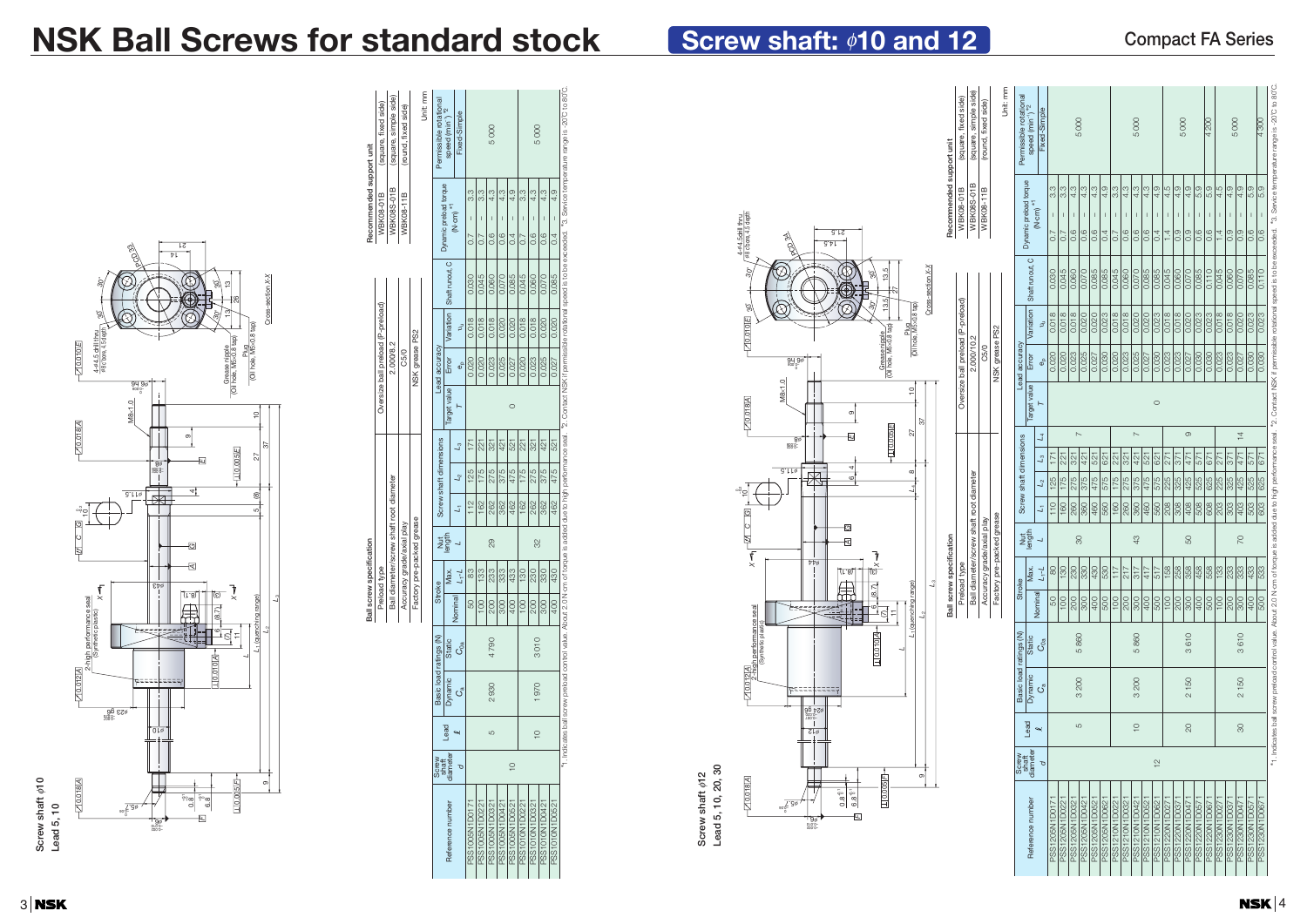### **Compact FA Series**

**NSK 6** 



**Screw shaft** φ**15 Lead 20, 30**

Screw shaft  $\phi$ 15<br>Lead 20, 30

## **Screw shaft: ø15**

| eft shaft end                         | (opposite                                | driven side)                 |                |                       |                                 | Shape II       |                       |                                 |                |                       |                     |                | Shape II                         |                     |                |                                  | Shape <sub>I</sub>    |                     |
|---------------------------------------|------------------------------------------|------------------------------|----------------|-----------------------|---------------------------------|----------------|-----------------------|---------------------------------|----------------|-----------------------|---------------------|----------------|----------------------------------|---------------------|----------------|----------------------------------|-----------------------|---------------------|
|                                       | speed (min <sup>-1</sup> ) <sup>*2</sup> | Fixed-Fixed                  |                |                       |                                 | $\mathbf I$    |                       |                                 |                |                       |                     |                | $\mathbf I$                      |                     |                | 3400                             | 3400                  | 2300                |
| Permissible rotational                |                                          | Fixed-Simple                 |                |                       | 5000                            |                |                       |                                 | 3600           |                       |                     | 5000           |                                  |                     | 3600           | 2700                             | 2200                  | 400                 |
|                                       |                                          |                              | 6.9            | 6.9                   | 0.9                             | 9.8            | 9.8                   | 9.8                             | 11.8           | 7.4                   | 7.4                 | 9.8            | 9.8                              | 9.8                 | 11.8           | 11.8                             | 11.8                  | 11.8                |
|                                       | $(M-cm)$ *1                              |                              | Ï<br>0.2       | $\overline{1}$<br>0.2 | $\overline{1}$<br>$\frac{2}{3}$ | ī<br>0.4       | $\overline{1}$<br>0.4 | $\overline{\phantom{a}}$<br>0.4 | T<br>0.4       | $\overline{1}$<br>0.6 | $\mathsf{I}$<br>0.6 | ı<br>0.4       | $\overline{1}$<br>$\overline{0}$ | $\mathsf{I}$<br>0.4 | Ī<br>0.4       | $\overline{1}$<br>$\overline{0}$ | $\overline{1}$<br>0.4 | $\mathbf{I}$<br>0.4 |
| Shaft runout   Dynamic preload torque |                                          | $\circ$                      | 0.035          | 0.035                 | 0.045                           | 0.050          | 0.060                 | 0.075                           | 0.075          | 0.035                 | 0.045               | 0.050          | 0.060                            | 0.075               | 0.075          | 0.095                            | 0.095                 | 0.120               |
|                                       | Variation                                | ð                            | 0.018          | 0.018                 | 0.018                           | 0.020          | 0.020                 | 0.023                           | 0.025          | 0.018                 | 0.018               | 0.020          | 0.020                            | 0.023               | 0.025          | 0.025                            | 0.027                 | 0.030               |
| Lead accuracy                         | Error                                    | $\theta_{\rm p}$             | 0.020          | 0.020                 | 0.023                           | 0.025          | 0.027                 | 0.030                           | 0.035          | 0.020                 | 0.023               | 0.025          | 0.027                            | 0.030               | 0.035          | 0.035                            | 0.040                 | 0.046               |
|                                       | Target value                             |                              |                |                       |                                 |                |                       |                                 | $\circ$        |                       |                     |                |                                  |                     |                |                                  |                       |                     |
|                                       |                                          | $\mathcal{L}_4$              |                |                       |                                 | $\frac{5}{1}$  |                       |                                 |                |                       |                     |                |                                  | $\frac{5}{1}$       |                |                                  |                       |                     |
|                                       |                                          | $L_3$                        | 211            | 261                   | 361                             | 461            | 561                   | 661                             | 761            | 261                   | 361                 | 461            | 561                              | 661                 | 761            | 879                              | 979                   | 1179                |
| Screw shaft dimensions                |                                          | $\overline{1}$               | 154            | 204                   | 304                             | 404            | 504                   | 604                             | 704            | 204                   | 304                 | 404            | 504                              | 604                 | 704            | 804                              | 904                   | 1104                |
|                                       |                                          | 1                            | 139            | 189                   | 289                             | 389            | 489                   | 589                             | 689            | 189                   | 289                 | 389            | 489                              | 589                 | 689            | 789                              | 889                   | 1089                |
|                                       | Nut<br>length                            |                              |                |                       |                                 | 80             |                       |                                 |                |                       |                     |                |                                  | 43                  |                |                                  |                       |                     |
|                                       | Max.                                     | $1 - 1$                      | 109            | 159                   | 259                             | 359            | 459                   | 559                             | 659            | 146                   | 246                 | 346            | 446                              | 546                 | 646            | 746                              | 846                   | 1046                |
| <b>Stroke</b>                         | Nominal                                  |                              | 50             | $\frac{8}{1}$         | 200                             | 300            | $rac{400}{1}$         | 500                             | 600            | 100                   | 200                 | 800            | 400                              | 500                 | 800            | 700                              | 800                   | 1000                |
| Basic load ratings (N)                | <b>Static</b>                            | ය<br>රී                      |                |                       |                                 | 10200          |                       |                                 |                |                       |                     |                |                                  | 10200               |                |                                  |                       |                     |
|                                       | Dynamic                                  | $\mathcal{C}_{\mathfrak{a}}$ |                |                       |                                 | 5460           |                       |                                 |                |                       |                     |                |                                  | 5460                |                |                                  |                       |                     |
|                                       | Lead                                     |                              |                |                       |                                 | 5              |                       |                                 |                |                       |                     |                |                                  | $\supseteq$         |                |                                  |                       |                     |
| Screw                                 | shaft<br>diameter                        | p                            |                |                       |                                 |                |                       |                                 | $\frac{15}{1}$ |                       |                     |                |                                  |                     |                |                                  |                       |                     |
|                                       | Reference number                         |                              | PSS1505N1D0211 | PSS1505N1D0261        | PSS1505N1D0361                  | PSS1505N1D0461 | PSS1505N1D0561        | PSS1505N1D0661                  | PSS1505N1D0761 | PSS1510N1D0261        | PSS1510N1D0361      | PSS1510N1D0461 | PSS1510N1D0561                   | PSS1510N1D0661      | PSS1510N1D0761 | PSS1510N1D0879                   | PSS1510N1D0979        | PSS1510N1D1179      |

## **NSK Ball Screws for standard stock**

**Recommended support unit**



WBK12-01B (square, fixed side) WBK12S-01B (square, simple side) WBK12-11 (round, fixed side) WBK10-01B (square, fixed side) WBK10-11 (round, fixed side)

| (square, fixed side)      | (round, fixed side) | Unit: mm | Left shaft end                        | (opposite                     | driven side)              |                       |               | Shape II       |                                           |                     |                       |                                 | Shape <sub>I</sub>                        |                    |                                                        |                    | Shape II            |                                 |                |                    |                    | Shape <sub>I</sub>                        |                               |                                                                                                                                                                                                                                |
|---------------------------|---------------------|----------|---------------------------------------|-------------------------------|---------------------------|-----------------------|---------------|----------------|-------------------------------------------|---------------------|-----------------------|---------------------------------|-------------------------------------------|--------------------|--------------------------------------------------------|--------------------|---------------------|---------------------------------|----------------|--------------------|--------------------|-------------------------------------------|-------------------------------|--------------------------------------------------------------------------------------------------------------------------------------------------------------------------------------------------------------------------------|
|                           |                     |          |                                       | speed (min <sup>-1</sup> ) *2 | Fixed-Fixed               |                       |               | $\mathbf{I}$   |                                           |                     |                       | 4 200                           | 3300                                      | 2 200              |                                                        |                    | $\mathbf{I}$        |                                 |                |                    | 3800               | 3000                                      | 2000                          |                                                                                                                                                                                                                                |
| *4WBK10-01B               | WBK10-11            |          | Permissible rotational                |                               | Fixed-Simple              |                       |               | 5000           |                                           |                     | 3700                  | 2900                            | 2200                                      | 500                |                                                        | 5000               |                     |                                 | 4500           | 3300               | 2600               | 2000                                      | 1400                          |                                                                                                                                                                                                                                |
|                           |                     |          |                                       |                               |                           | 8.8                   | 8.8           | 10.8           | 10.8                                      | 10.8                | 13.8                  | 13.8                            | 13.8                                      | 13.8               | <u>က္</u>                                              | 10.8               | 10.8                | 10.8                            | 13.8           | 13.8               | 13.8               | 13.8                                      | 13.8                          |                                                                                                                                                                                                                                |
|                           |                     |          |                                       | $(M\text{-cm})$ $^{*1}$       |                           | I<br>$0.\overline{8}$ | $\frac{8}{2}$ | $\frac{8}{10}$ | $\overline{\phantom{a}}$<br>$\frac{8}{2}$ | I<br>$\frac{8}{10}$ | I<br>$0.\overline{8}$ | $\overline{1}$<br>$\frac{8}{2}$ | $\overline{\phantom{a}}$<br>$\frac{8}{2}$ | T<br>$\frac{8}{2}$ | $\begin{array}{c} \hline \end{array}$<br>$\frac{2}{1}$ | I<br>$\frac{8}{2}$ | ī<br>$\frac{8}{10}$ | $\overline{1}$<br>$\frac{8}{2}$ | $\frac{8}{2}$  | I<br>$\frac{8}{2}$ | I<br>$\frac{8}{2}$ | $\overline{\phantom{a}}$<br>$\frac{8}{2}$ | $\mathbf{I}$<br>$\frac{8}{2}$ |                                                                                                                                                                                                                                |
|                           |                     |          | Shaft runout   Dynamic preload torque | $\circ$                       |                           | 0.035                 | 0.045         | 0.050          | 0.060                                     | 0.075               | 0.075                 | 0.095                           | 0.095                                     | 0.120              | 0.035                                                  | 0.050              | 0.060               | 0.060                           | 0.075          | 0.095              | 0.095              | 0.120                                     | 0.120                         |                                                                                                                                                                                                                                |
| NSK grease LR3            |                     |          |                                       | Variation                     | $v_u$                     | 0.018                 | 0.018         | 0.020          | 0.020                                     | 0.023               | 0.025                 | 0.025                           | 0.027                                     | 0.030              | 0.018                                                  | 0.020              | 0.020               | 0.023                           | 0.023          | 0.025              | 0.027              | 0.027                                     | 0.030                         |                                                                                                                                                                                                                                |
|                           |                     |          | Lead accuracy                         | Error                         | $\mathbf{e}_{\mathbf{p}}$ | 0.020                 | 0.023         | 0.025          | 0.027                                     | 0.030               | 0.035                 | 0.035                           | 0.040                                     | 0.046              | 0.023                                                  | 0.025              | 0.027               | 0.030                           | 0.030          | 0.035              | 0.040              | 0.040                                     | 0.046                         |                                                                                                                                                                                                                                |
|                           |                     |          |                                       | Target value                  |                           |                       |               |                |                                           |                     |                       |                                 |                                           | $\circ$            |                                                        |                    |                     |                                 |                |                    |                    |                                           |                               |                                                                                                                                                                                                                                |
|                           |                     |          |                                       |                               | $\overline{1}$            |                       |               |                |                                           | $\frac{8}{10}$      |                       |                                 |                                           |                    |                                                        |                    |                     |                                 | 24             |                    |                    |                                           |                               |                                                                                                                                                                                                                                |
|                           |                     |          | Screw shaft dimensions                |                               | $\mathfrak{a}_7$          | 261                   | 361           | 461            | 561                                       | 661                 | 761                   | 879                             | 979                                       | 179                | 311                                                    | 411                | 511                 | $\overline{6}$                  | 711            | $\overline{811}$   | 929                | 1029                                      | 229<br>$\overline{ }$         |                                                                                                                                                                                                                                |
|                           |                     |          |                                       |                               | $\mathcal{L}_2$           | 204                   | 304           | 404            | 504                                       | 604                 | 704                   | 804                             | 904                                       | 104                | 254                                                    | 354                | 454                 | 554                             | 654            | 754                | 854                | 954                                       | 1 154                         |                                                                                                                                                                                                                                |
| Factory pre-packed grease |                     |          |                                       |                               | Ľ,                        | 186                   | 286           | 386            | 486                                       | 586                 | 686                   | 786                             | 886                                       | 1086               | 230                                                    | 330                | 430                 | 530                             | 630            | 730                | 830                | 930                                       | 1130                          |                                                                                                                                                                                                                                |
|                           |                     |          |                                       | Nut<br>length                 |                           |                       |               |                |                                           | 51                  |                       |                                 |                                           |                    |                                                        |                    |                     |                                 | $\overline{7}$ |                    |                    |                                           |                               |                                                                                                                                                                                                                                |
|                           |                     |          | <b>Stroke</b>                         | Max.                          | $1 - 1$                   | 135                   | 235           | 335            | 435                                       | 535                 | 635                   | 735                             | 835                                       | 1035               | 159                                                    | 259                | 359                 | 459                             | 559            | 659                | 759                | 859                                       | 1059                          |                                                                                                                                                                                                                                |
|                           |                     |          |                                       |                               | Nominal                   | 100                   | 200           | 300            | 400                                       | 500                 | 600                   | 700                             | 800                                       | 1000               | 100                                                    | 200                | 300                 | 400                             | 500            | 600                | 700                | 800                                       | 1000                          |                                                                                                                                                                                                                                |
|                           |                     |          | Basic load ratings (N)                | Static                        | රී                        |                       |               |                |                                           | 8730                |                       |                                 |                                           |                    |                                                        |                    |                     |                                 | 8730           |                    |                    |                                           |                               |                                                                                                                                                                                                                                |
|                           |                     |          |                                       | Dynamic                       | S                         |                       |               |                |                                           | 5070                |                       |                                 |                                           |                    |                                                        |                    |                     |                                 | 5070           |                    |                    |                                           |                               |                                                                                                                                                                                                                                |
|                           |                     |          |                                       | Lead                          |                           |                       |               |                |                                           | 20                  |                       |                                 |                                           |                    |                                                        |                    |                     |                                 | 80             |                    |                    |                                           |                               |                                                                                                                                                                                                                                |
|                           |                     |          | Screw<br>shaft<br>diameter            |                               | p                         |                       |               |                |                                           |                     |                       |                                 |                                           | $\frac{1}{2}$      |                                                        |                    |                     |                                 |                |                    |                    |                                           |                               |                                                                                                                                                                                                                                |
|                           |                     |          |                                       | Reference number              |                           | PSS1520N1D026         | PSS1520N1D036 | PSS1520N1D0461 | PSS1520N1D056                             | PSS1520N1D066       | PSS1520N1D0761        | PSS1520N1D0879                  | PSS1520N1D0979                            | PSS1520N1D1179     | PSS1530N1D031                                          | PSS1530N1D041      | PSS1530N1D051       | PSS1530N1D061                   | PSS1530N1D071  | PSS1530N1D081      | PSS1530N1D0929     | PSS1530N1D1029                            | PSS1530N1D1229                | *1. Indicates ball screw preload control value. About 2.0 North 2.1 on 12012 is added due to high performance seal. *2. Contact NGK if permissble rotational speed is to be exceeded. *3. Service temperature range is -2010 t |

**Ball screw specification**

Preload type Oversize ball preload (P-preload) Ball diameter/screw shaft root diameter 2.7781/12.6 Accuracy grade/axial play C5/0 Factory pre-packed grease NSK grease LR3 ✽4

Preload type Oversize ball preload (P-preload)

Ball diameter/screw shaft root diameter 3.175/12.2 Accuracy grade/axial play C5/0

WBK12-01B (square, fixed side) WBK12S-01B (square, simple side) WBK12-11 (round, fixed side)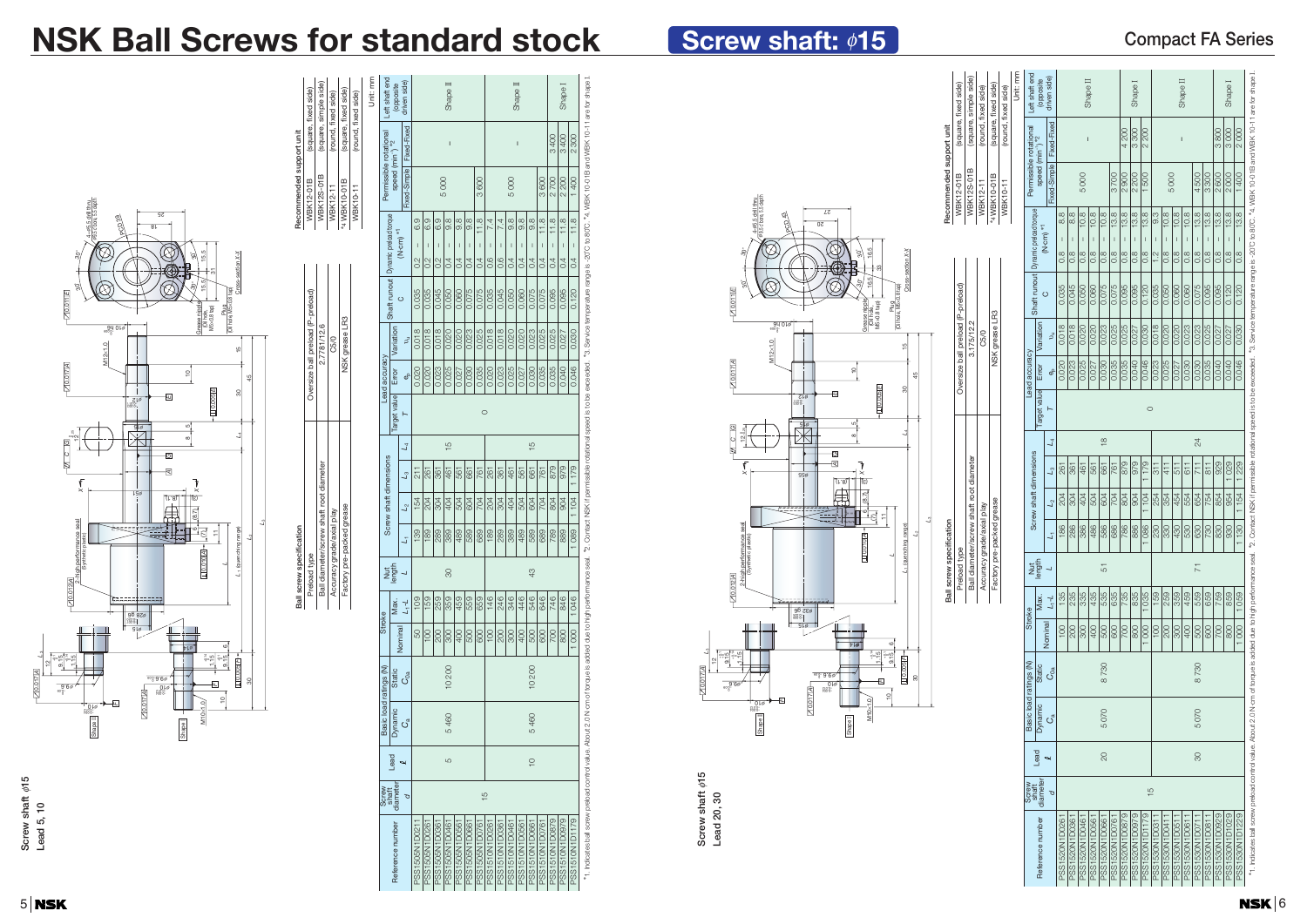## **Compact FA Series**

**Screw shaft** φ**20**

**Lead 5, 10, 20, 30, 40, 60**

Screw shaft  $\phi$ 20<br>Lead 5, 10, 20, 30, 40, 60

*L*<sup>3</sup>

## **NSK Ball Screws for standard stock**



| Left shaft end                                         | (opposite<br>driven side) |                 |                |                            | Shape II           |                      |                         |                      | Shape <sub>I</sub> |                                                 |                          | Shape II |                |                                                      |                       | Shape <sub>I</sub>                   |                                            |                                |                                         | Shape II                          |                       |                               |                   |                                | Shape <sub>I</sub>       |                                    |                                   |                       | Shape II              |                             |                       |                                        |                          | Shape <sub>I</sub>                              |                                |                               | Shape II                                              |                   |                       |                       | Shape <sub>I</sub>    |                       |                       |                            | Shape II            |                     |                                                                |                                       | Shape <sub>I</sub> |                                                   |                       |
|--------------------------------------------------------|---------------------------|-----------------|----------------|----------------------------|--------------------|----------------------|-------------------------|----------------------|--------------------|-------------------------------------------------|--------------------------|----------|----------------|------------------------------------------------------|-----------------------|--------------------------------------|--------------------------------------------|--------------------------------|-----------------------------------------|-----------------------------------|-----------------------|-------------------------------|-------------------|--------------------------------|--------------------------|------------------------------------|-----------------------------------|-----------------------|-----------------------|-----------------------------|-----------------------|----------------------------------------|--------------------------|-------------------------------------------------|--------------------------------|-------------------------------|-------------------------------------------------------|-------------------|-----------------------|-----------------------|-----------------------|-----------------------|-----------------------|----------------------------|---------------------|---------------------|----------------------------------------------------------------|---------------------------------------|--------------------|---------------------------------------------------|-----------------------|
| Permissible rotational<br>speed (min <sup>-1) *2</sup> | Fixed-Simple Fixed-Fixed  |                 |                |                            | $\overline{1}$     |                      |                         |                      | 4 700              |                                                 |                          |          |                |                                                      | 4 600                 | 3 100                                | 2 200                                      |                                |                                         | $\overline{1}$                    |                       |                               | 4 500             | $\overline{3000}$              | $\overline{2}$ 100       | 200                                |                                   |                       | $\mathbf{I}$          |                             |                       |                                        | 4 600                    | $\frac{1}{3}000$                                | 2 200                          |                               | $\mathbf{I}$                                          |                   | 200<br>4              | 2800                  | 2000                  | 200                   | 800                   |                            | $\mathbf{I}$        |                     | $\frac{300}{500}$                                              | 2700                                  |                    | $\frac{100}{100}$                                 | 700                   |
|                                                        |                           |                 |                | 5000                       |                    |                      |                         | $\frac{4000}{2000}$  | 3200               |                                                 | 5000                     |          |                | 4 000                                                | 3100                  | $\frac{100}{100}$<br>$\sim$          | 1500                                       |                                |                                         | 5000                              |                       | 002 8                         | 3000              | $\frac{1}{2}$                  | 1400                     | $\frac{80}{2}$                     |                                   |                       | 5000                  |                             |                       | $\frac{1}{3}$                          | $\overline{3100}$        | $\frac{100}{2}$                                 | 1500                           |                               | 5000                                                  | 3500              | $\frac{1}{2}$ 800     | 1900                  | 400                   |                       | $\frac{8}{8}$         | 5000                       |                     | $\frac{4200}{3300}$ | 2 600                                                          | $\frac{1800}{2}$                      |                    | $\frac{1300}{800}$                                | 500                   |
| Shaft runout Dynamic preload torque                    | $(N-cm)$ *1               | 7.4<br>T<br>0.6 | 7.4<br>0.6     | 7.4<br>$\mathbf{I}$<br>0.6 | 9.8<br>0.4         | $\frac{8}{9}$<br>0.4 | $9.\overline{8}$<br>0.4 | $\frac{8}{9}$<br>0.4 | 11.8<br>0.4        | 9.3<br>$\overline{9.3}$<br>$\frac{2}{1}$<br>1.2 | 10.8<br>$0.\overline{8}$ |          | 10.8<br>0.8    | 10.8<br>10.8<br>$0.\overline{8}$<br>$0.\overline{8}$ | 13.8<br>$\frac{8}{2}$ | $\frac{8}{13.8}$<br>$0.\overline{8}$ | 13.8<br>$\overline{1}$<br>$0.\overline{8}$ | 11.8 <br>$\overline{1}$<br>1.4 | 11.8<br>$\overline{1}$<br>$\frac{1}{4}$ | $\frac{1}{11.8}$<br>$\frac{1}{4}$ | 11.8<br>$\frac{1}{4}$ | 13.8<br>$\overline{1}$<br>0.8 | 13.8<br>0.8       | $\frac{8}{13.8}$<br>$\sqrt{8}$ | 13.8<br>$0.\overline{8}$ | 3.8 <br>$\mathbf{L}$<br>$\sqrt{8}$ | $9.\overline{8}$<br>$\frac{6}{1}$ | 11.8<br>$\frac{1}{4}$ | 11.8<br>$\frac{1}{4}$ | 11.8<br>L<br>$\overline{4}$ | 11.8<br>$\frac{1}{4}$ | $\sqrt{13.8}$<br>L<br>$0.\overline{8}$ | 13.8<br>$0.\overline{8}$ | $\overline{13.8}$<br>$\mathbf{I}$<br>$\sqrt{8}$ | $\frac{8}{13.8}$<br>$\sqrt{8}$ | 12.8<br> 2.8 <br>$\sqrt{2.2}$ | $\overline{12.8}$<br>$\overline{2.2}$<br>$\sqrt{2.2}$ | 14.8<br>1.8       | 14.8<br>$\frac{8}{1}$ | 14.8<br>$\frac{8}{1}$ | 14.8<br>$\frac{8}{1}$ | 14.8<br>$\frac{8}{1}$ | 14.8<br>$\frac{8}{1}$ | $\frac{13.8}{13.8}$<br>2.7 | $\mathbf{L}$<br>2.7 | 13.8<br>7.2         | 14.8<br>14.8<br>$\overline{1}$<br>$\frac{8}{1}$<br>$ \vec{a} $ | 14.8<br>$\mathbf{I}$<br>$\frac{8}{1}$ | 14.8<br>$\infty$   | 14.8<br>$\overline{1}$<br>$\frac{\infty}{\infty}$ | 14.8<br>$\frac{8}{1}$ |
|                                                        |                           | 0.045           | 0.045          | 0.050                      | 0.060              | 0.075                | 0.075                   | 0.095                | 0.095              | 0.045<br>0.050                                  | 0.060                    |          | 0.075<br>0.075 | 0.095                                                | 0.120                 | 0.120                                | 0.160                                      | 0.060                          | 0.060                                   | 0.075                             | 0.095                 | 0.095                         |                   | $\frac{0.120}{0.120}$          | 0.160                    | 0.200                              | 0.050                             | 0.060                 | 0.060                 | 0.075                       | 0.095                 | 0.095                                  | 0.120                    | 0.120                                           | 0.160                          | 0.075                         | 0.075<br>0.095                                        | 0.095             | 0.120                 | 0.160                 | 0.160                 | 0.200                 | 0.240                 | 0.075                      | 0.095               | 0.095               | 0.120<br>0.120                                                 | 0.160                                 |                    | $\frac{0.160}{0.200}$                             | 0.240                 |
| Variation                                              | ວັ                        | 0.018           | 0.018          | 0.020                      | 0.020              | 0.023                | 0.025                   | 0.025                | 0.027              | 0.018<br>0.020                                  | 0.020                    |          | 0.023          | 0.025<br>0.025                                       | 0.027                 | 0.030                                | 0.035                                      | 0.020                          | 0.023                                   | 0.023                             |                       | 0.025                         | 0.027             | 0.030                          | 0.035                    | 0.040                              | 0.018                             | 0.020                 | 0.023                 | 0.023                       | 0.025                 | 0.027                                  | 0.027                    | 0.030                                           | 0.035                          | 0.023<br>0.025                | 0.025                                                 | $\frac{0.027}{ }$ | 0.027                 | 0.030                 | 0.035                 | 0.040                 | 0.046                 | 0.023                      | 0.025               | 0.025               | 0.027                                                          | 0.030                                 |                    | 0.035                                             | 0.046                 |
| Lead accuracy<br>Error                                 | $\sigma^2$                | 0.023           | 0.023          | 0.025                      | 0.027              | 0.030                | 0.035                   | 0.035                | 0.040              | 0.023<br>0.025                                  | 0.027                    | 0.030    |                | 0.035<br>0.035                                       | 0.040                 | 0.046                                | 0.054                                      | 0.027                          | 0.030                                   | 0.030                             | 0.035                 | 0.040                         | 0.040             | 0.046                          | 0.054                    | 0.065                              | 0.023                             | $\frac{0.027}{2}$     | 0.030                 | 0.030                       | 0.035                 | 0.040                                  | 0.040                    | 0.046                                           | 0.054                          | 0.030                         | 0.035<br>0.035                                        | 0.040             | 0.040                 | 0.046                 | 0.054                 | 0.065                 | 0.077                 | 0.030                      | 0.035               | 0.035               | 0.040<br>0.040                                                 | 0.046                                 | 0.054              | 0.065                                             | 0.077                 |
|                                                        | Target value              |                 |                |                            |                    |                      |                         |                      |                    |                                                 |                          |          |                |                                                      |                       |                                      |                                            |                                |                                         |                                   |                       |                               |                   |                                |                          |                                    | $\circ$                           |                       |                       |                             |                       |                                        |                          |                                                 |                                |                               |                                                       |                   |                       |                       |                       |                       |                       |                            |                     |                     |                                                                |                                       |                    |                                                   |                       |
|                                                        | $\mathcal{I}_4$           |                 |                |                            | 22                 |                      |                         |                      |                    |                                                 |                          |          |                | 22                                                   |                       |                                      |                                            |                                |                                         |                                   |                       | 22                            |                   |                                |                          |                                    |                                   |                       |                       |                             | 27                    |                                        |                          |                                                 |                                |                               |                                                       |                   | 32                    |                       |                       |                       |                       |                            |                     |                     | 42                                                             |                                       |                    |                                                   |                       |
|                                                        | $L_3$                     | 323             | 373            | 473                        | $rac{22}{673}$     |                      | <b>ELL</b>              | 873                  | 1000               | 387<br>$\sqrt{87}$                              | 587                      |          | 687            | 787<br>887                                           | 1014                  | 214                                  | 1414                                       | 508                            | 608                                     | 802                               | 808                   | $\frac{8}{908}$               | $\frac{1035}{25}$ | 235                            | 1435                     | 835                                | 408                               | 508                   | 608                   | $\frac{80}{7}$              | 808                   | 808                                    | 1035                     | 235                                             | 1435                           | 658<br>758                    | 858                                                   | 958               | 86                    | 285                   | 485                   | 1885                  | 2 2 8 5               | 708                        | 808                 | $\frac{800}{1008}$  |                                                                | $\frac{1135}{1335}$                   |                    | $\frac{1535}{1935}$                               | 2335                  |
| Screw shaft dimensions                                 | $\mathcal{L}_2$           | 250             | 300            | 400                        | 500                | 600                  | $\overline{00}$         | 800                  | $\overline{500}$   | 314<br>414                                      | 514                      |          | 614<br>714     | 814                                                  | 914                   | 114                                  | 314                                        | 435                            | 535                                     | 635                               |                       | $\frac{735}{835}$             |                   | $\frac{935}{135}$              |                          | $\frac{35}{735}$                   | 335                               | 435                   | 535                   | 635                         | $\frac{735}{835}$     |                                        | 835                      | 135                                             | 1335                           | 585                           | 685<br>785                                            | 885               | 885                   | 185                   | 385                   |                       | $\frac{1785}{2185}$   | $rac{635}{735}$            |                     | $\frac{85}{835}$    |                                                                | $\frac{1035}{1235}$                   |                    | $\frac{1435}{1835}$                               | 2 2 3 5               |
|                                                        | 4                         | 228             | 278            | 378                        | 478                | 578                  | 878                     | 778                  | 878                | 292<br>392                                      | 492                      |          | 592            | 692<br>792                                           | 892                   | 80                                   | 1292                                       | $\overline{413}$               | 513                                     | 613                               | $\frac{21}{13}$       | $\frac{813}{ }$               | 913               | 113                            | 313                      | 713                                | 308                               | 408                   | 508                   | 608                         | 708                   | 808                                    | 908                      | $\sqrt{108}$                                    | 1308                           | 553                           | 653<br>753                                            | 853               | 953                   | 1153                  | 353                   |                       | $\frac{1753}{2153}$   | $rac{593}{693}$            |                     | $\frac{88}{100}$    | 993                                                            | 1193                                  | 1393               | 1793                                              | 2193                  |
| Nut<br>length                                          |                           |                 |                |                            | $\overline{\circ}$ |                      |                         |                      |                    |                                                 |                          |          | 45             |                                                      |                       |                                      |                                            |                                |                                         |                                   |                       | 54                            |                   |                                |                          |                                    |                                   |                       |                       |                             | $\geq$                |                                        |                          |                                                 |                                |                               |                                                       |                   | $\infty$              |                       |                       |                       |                       |                            |                     |                     | 129                                                            |                                       |                    |                                                   |                       |
| Max.                                                   | ユー                        | 197             | 247            | 347                        | $\overline{47}$    | 547                  | 647                     | 747                  | 847                | 247<br>347                                      | 447                      |          | 547            | 647<br>747                                           | 847                   | $\frac{1047}{ }$                     | 1247                                       | 359                            | 459                                     | 559                               | 659                   | 759                           | 859               | 69                             | 1259                     | 659                                | 234                               | 334                   | 434                   | 534                         | 634                   | 734                                    | 834                      | 034                                             | 1234                           | 461                           | 561<br>661                                            | 761               | 861                   | 1061                  | 1261                  | 1661                  | 2061                  | 464                        | 564                 | 664                 | 764<br>864                                                     | 1064                                  | 1264               | 1664                                              | 2064                  |
| Stroke                                                 | Nominal                   | 150             | 200            | 300                        | 400                | 500                  | 600                     | 700                  | 800                | 200<br>$\overline{300}$                         | 400                      |          | 500            | 600<br>$\overline{00}$                               | 800                   | 000                                  | 1200                                       | 300                            | 400                                     | 500                               | 600                   | $\overline{00}$               | 800               | 1000                           | 1200                     | 1600                               | 200                               | 300                   | 400                   | 500                         | 600                   | $\overline{200}$                       | 800                      | 1000                                            | 1 200                          | $\overline{400}$              | 500<br>600                                            | 700               | 800                   | 1000                  | 1200                  | 1600                  | 2000                  | 400                        | 500                 | 600                 | 700<br>800                                                     | 1000                                  | 1 200              | 1600                                              | 2000                  |
| <b>Static</b>                                          | $C_{0a}$                  |                 |                |                            | 18500              |                      |                         |                      |                    |                                                 |                          |          |                | 18500                                                |                       |                                      |                                            |                                |                                         |                                   |                       | 11700                         |                   |                                |                          |                                    |                                   |                       |                       |                             | 11700                 |                                        |                          |                                                 |                                |                               |                                                       |                   | 11700                 |                       |                       |                       |                       |                            |                     |                     | 11700                                                          |                                       |                    |                                                   |                       |
| Basic load ratings (N)                                 | Dynamic<br>$C_{\alpha}$   |                 |                |                            | 8790               |                      |                         |                      |                    |                                                 |                          |          | 8790           |                                                      |                       |                                      |                                            |                                |                                         |                                   |                       | 5900                          |                   |                                |                          |                                    |                                   |                       |                       |                             | 5900                  |                                        |                          |                                                 |                                |                               |                                                       |                   | 5900                  |                       |                       |                       |                       |                            |                     |                     | 5900                                                           |                                       |                    |                                                   |                       |
| Lead                                                   | $\rightarrow$             |                 |                |                            | LO                 |                      |                         |                      |                    |                                                 |                          |          |                | $\supseteq$                                          |                       |                                      |                                            |                                |                                         |                                   |                       | $\infty$                      |                   |                                |                          |                                    |                                   |                       |                       |                             | $\infty$              |                                        |                          |                                                 |                                |                               |                                                       |                   | $\overline{Q}$        |                       |                       |                       |                       |                            |                     |                     | 60                                                             |                                       |                    |                                                   |                       |
| Screw<br>shaft<br>diameter                             | p                         |                 |                |                            |                    |                      |                         |                      |                    |                                                 |                          |          |                |                                                      |                       |                                      |                                            |                                |                                         |                                   |                       |                               |                   |                                |                          |                                    | 20                                |                       |                       |                             |                       |                                        |                          |                                                 |                                |                               |                                                       |                   |                       |                       |                       |                       |                       |                            |                     |                     |                                                                |                                       |                    |                                                   |                       |
|                                                        | Reference number          | PSS2005N1D0323  | PSS2005N1D0373 | PSS2005N1D0473             | PSS2005N1D0573     | PSS2005N1D0673       | PSS2005N1D0773          | PSS2005N1D0873       | PSS2005N1D1000     | PSS2010N1D0387<br>PSS2010N1D0487                | PSS2010N1D0587           |          | PSS2010N1D068  | PSS2010N1D0787<br>PSS2010N1D088                      | PSS2010N1D1014        | PSS2010N1D1214                       | PSS2010N1D1414                             | <b>PSS2020N1D0508</b>          | PSS2020N1D0608                          | PSS2020N1D0708                    | PSS2020N1D0808        | <b>PSS2020N1D0908</b>         | PSS2020N1D1035    | PSS2020N1D1235                 | PSS2020N1D1435           | PSS2020N1D1835                     | PSS2030N1D0408                    | PSS2030N1D0508        | PSS2030N1D0608        | PSS2030N1D0708              | PSS2030N1D0808        | <b>PSS2030N1D0908</b>                  | PSS2030N1D1035           | <b>PSS2030N1D1235</b>                           | PSS2030N1D1435                 | <b>PSS2040N1D0658</b>         | PSS2040N1D0758<br>PSS2040N1D0858                      | PSS2040N1D0958    | PSS2040N1D1085        | PSS2040N1D1285        | PSS2040N1D1485        | PSS2040N1D1885        | PSS2040N1D2285        | PSS2060N1D0708             | PSS2060N1D0808      | PSS2060N1D0908      | PSS2060N1D1008<br>PSS2060N1D1135                               | PSS2060N1D1335                        | PSS2060N1D1535     | PSS2060N1D1935<br>PSS2060N1D2335                  |                       |

1. Indicates ball screw preload control value. About 3.0 N·cm of torque is added due to high performance seal. ✽ 2. Contact NSK if permissible rotational speed is to be exceeded. ✽

**NSK 8** 

WBK15S-01B (square, simple side) WBK15-11 (round, fixed side)

Ball diameter/screw shaft root diameter 3.175/17.2 Accuracy grade/axial play C5/0 Factory pre-packed grease NSK grease LR3

## **Screw shaft: \$20**

| Cross-section X-X<br>ō<br>ζύ<br>38<br>$\mathcal{S}_0$<br><u>စု</u><br>(Oil hole, M5x0.8 tap)<br>Grease nipple<br>Plug<br>(Oil hole,<br>M5×0.8 tap) |                   |              | Recommended support unit    | (square, fixed side)<br><b>WBK15-01B</b> |
|----------------------------------------------------------------------------------------------------------------------------------------------------|-------------------|--------------|-----------------------------|------------------------------------------|
|                                                                                                                                                    | $\approx$         |              |                             |                                          |
| $\frac{1}{2}$<br>110.005E<br>$\overline{\Xi}$                                                                                                      | $\overline{a}$    | 60           |                             | Oversize ball preload (P-preload)        |
| $\frac{1}{2}$                                                                                                                                      | $^{14}$           |              |                             |                                          |
| ो<br>⊗<br>न<br>$\frac{1}{2}$<br>(8.7)<br>$\overline{\circ}$<br>$\frac{1}{2}$<br>$\frac{1}{2}$<br>10.011<br>∃                                       | (quenching range) | 53<br>$^{2}$ | specification<br>Ball screw | Preload type                             |
| $15+0.14$ ].<br>$15^{+0.1}_{-0.1}$<br>ū                                                                                                            | $.005 F $ -       |              |                             |                                          |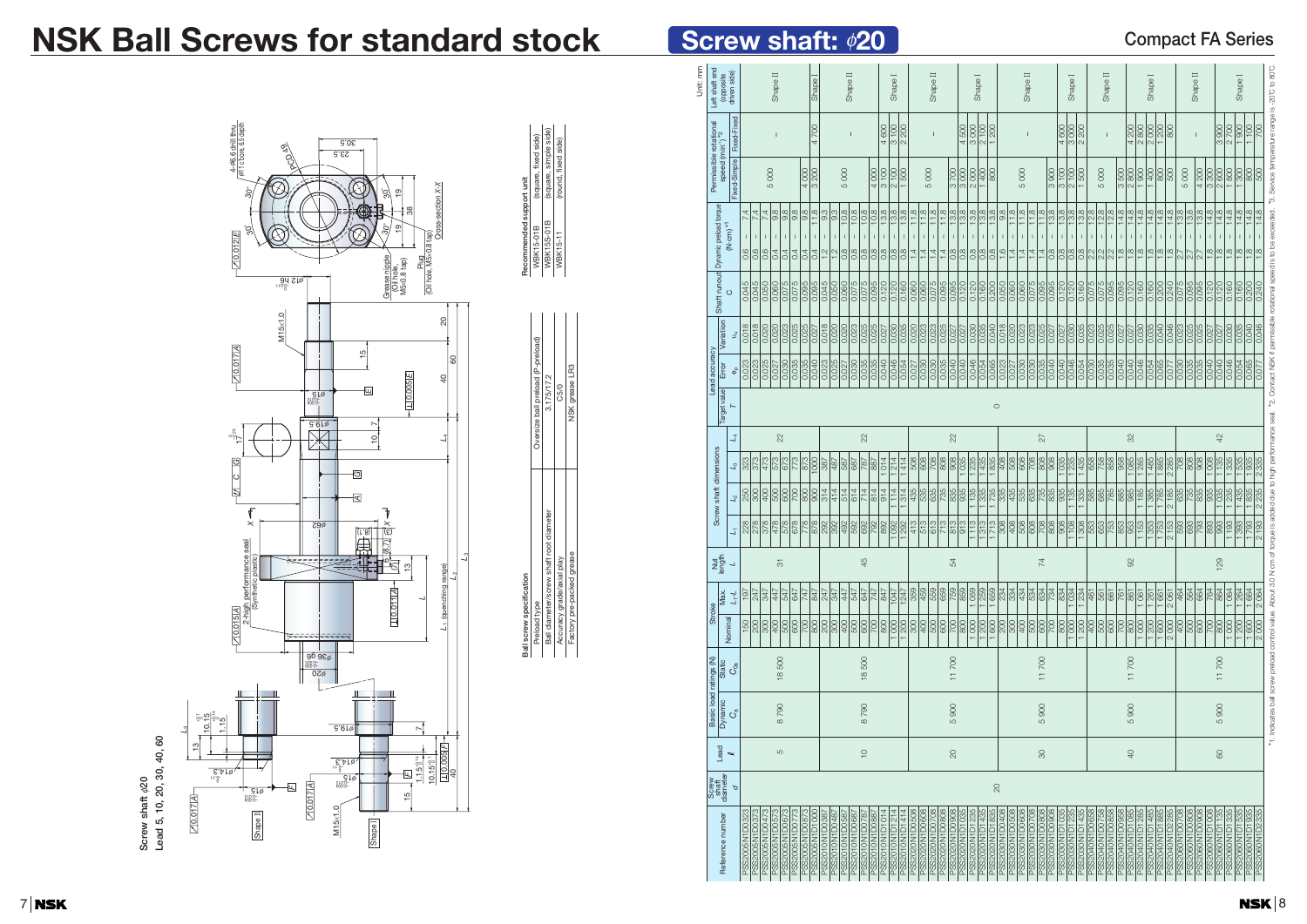9 10

## **NSK Ball Screws for standard stock**

#### 6- 6.6drill thru Gdrill 1 PCD<sub>47</sub> م<br>م φ  $\mathscr{S}_i$ Cross-section *X-X*  $\mathring{\mathscr{C}}$ 24 24 48 .<br>მ?<br>მ  $\mathfrak{F}'$  $\hat{\mathcal{S}}$ 0.012 *E* (Oil hole, M5×0.8 tap) 30.5 Grease nipple M5×0.8 tap) (Oil hole, Plug <sub>110 β</sub>-<br><sub>110 β-</sub> M20×1.0 27 0.022 *A*  $\frac{1}{2}$ 80 53 0.005 *E E* φ 07. –0.014 –0.005 10 25 φ –0.35 *L*<sup>4</sup> 22 인 *C G G A* 79 φ (8.1) 2-high performance seal<br>(Synthetic plastic) *X* 2-high performance seal (8.7) (3) *X* (Synthetic plastic) *L*<sup>3</sup> *L*1 (quenching range) 6 일  $\Xi$ *L*<sup>2</sup> 0.011 *A*  $70.015A$ *L* 0.016 A **A A**  $\rightarrow$  A  $\rightarrow$  A  $\rightarrow$  A  $\rightarrow$  A  $\rightarrow$  A  $\rightarrow$  A  $\rightarrow$  A  $\rightarrow$  A  $\rightarrow$  A  $\rightarrow$  A  $\rightarrow$  A  $\rightarrow$  A  $\rightarrow$  A  $\rightarrow$  A  $\rightarrow$  A  $\rightarrow$  A  $\rightarrow$  A  $\rightarrow$  A  $\rightarrow$  A  $\rightarrow$  A  $\rightarrow$  A  $\rightarrow$  A  $\rightarrow$  A  $\rightarrow$  A  $\rightarrow$  A  $\rightarrow$  A  $\rightarrow$  A  $\rightarrow$  A  $\rightarrow$  A  $\rightarrow$ 40 g6 –0.009 –0.025 φ 25 φ  $1.35^{+0.14}$  $\overline{Q}$  $15.35$ 0 15.35 19 +0.14 1.35 φ 19  $^{\circ}$ 53 –0.21  $\overline{\mathscr{I}}$ 0.005 *F* 19 *F* –0.21  $2000 - 0014$ *F* 0.016 *A* – 0ZØ<br><sub>፣</sub>µ00<del>-</del><br>§000– 16  $70.016A$ Shape II M20×1.0 Shape I

*L*<sup>3</sup>

**Screw shaft** φ**25**

**Lead 5, 10, 20, 25, 30, 50**

Screw shaft  $\phi$ 25<br>Lead 5, 10, 20, 25, 30, 50

| Unit: mm | Left shaft end                                         | (opposite<br>driven side) |                        |                      |                      | Shape II             |                       |                    |                       | Shape <sub>I</sub>       |                                   |                | Shape II       |                |                                |                | Shape <sub>I</sub>    |                         |                               | Shape II                   |                                               |                                                          |                         | Shape <sub>I</sub>              |                                        |                                                        |                | Shape II         |                         |                       | Shape <sub>I</sub>    |                                       |                       |                | Shape II             |                                      |                                                   |                                    | Shape <sub>I</sub>    |                       |                         |                | Shape II                |                |                |                       | Shape <sub>I</sub>    |                       |                                   |
|----------|--------------------------------------------------------|---------------------------|------------------------|----------------------|----------------------|----------------------|-----------------------|--------------------|-----------------------|--------------------------|-----------------------------------|----------------|----------------|----------------|--------------------------------|----------------|-----------------------|-------------------------|-------------------------------|----------------------------|-----------------------------------------------|----------------------------------------------------------|-------------------------|---------------------------------|----------------------------------------|--------------------------------------------------------|----------------|------------------|-------------------------|-----------------------|-----------------------|---------------------------------------|-----------------------|----------------|----------------------|--------------------------------------|---------------------------------------------------|------------------------------------|-----------------------|-----------------------|-------------------------|----------------|-------------------------|----------------|----------------|-----------------------|-----------------------|-----------------------|-----------------------------------|
|          | Permissible rotational<br>speed (min <sup>-1) *2</sup> |                           | Fixed-Fixed            |                      |                      | $\mathbf{I}$         |                       |                    |                       | 4000                     |                                   |                | $\overline{1}$ |                |                                |                | 3700                  | 600                     |                               | $\overline{1}$             |                                               | 3800                                                     | 2700                    | 1600                            | $\frac{1000}{1000}$                    |                                                        |                | $\overline{1}$   |                         | 3500                  | 2600                  | $\frac{1500}{ }$                      | 000                   |                |                      |                                      |                                                   | 3600                               | 2600                  | 1500                  | 000                     |                | $\overline{1}$          |                |                | 3400                  | 2500                  | 1500                  | $\frac{1000}{1000}$               |
|          |                                                        |                           | Fixed-Simple           |                      |                      | 5000                 |                       |                    | $\frac{100}{4}$       | 2700                     |                                   |                | 5000           |                |                                | 3 600          | 2500                  | $\frac{1000}{1000}$     | 5000                          |                            | 4 800                                         | 3800<br>2600                                             | 1800                    | 100                             | $\frac{1}{2}$                          |                                                        | 5000           | $\frac{4300}{ }$ | 3 400                   | 2 300                 | $\frac{0001}{1}$      | $\frac{1000}{1000}$                   | 700                   | 5000           |                      | 4 300                                | 3400                                              | 2 300                              | 1700                  | 1000                  | 700                     | 5000           | $\frac{4800}{ }$        | 3800           | 3 100          | $\overline{2200}$     | 1600                  | $\overline{50}$       | 600                               |
|          | Shaft runout Dynamic preload torque                    | $(M-cm)$ *1               | 9.3<br>$\frac{2}{1}$   | 9.3<br>$\frac{1}{2}$ | 9.3<br>$\frac{1}{2}$ | 9.3<br>$\frac{1}{2}$ | 10.8<br>$\frac{8}{2}$ | 10.8<br>$\sqrt{8}$ | 10.8<br>T<br>∣∞<br>   | 13.8<br>$0.\overline{8}$ | 11.8<br>$\overline{\ddot{\circ}}$ | 12.8<br>2.2    | 12.8<br>2.2    | 12.8<br>2.2    | $\sqrt{12.8}$<br>$\frac{1}{2}$ | 12.8<br>2.2    | 14.8<br>$\frac{8}{1}$ | 14.8<br>$\frac{8}{1.8}$ | 12.8<br>$\overline{1}$<br>2.2 | $\sqrt{2.8}$<br>$\sqrt{2}$ | $\sqrt{2.8}$<br>$\mathbf{I}$<br>$\frac{1}{2}$ | 12.8<br>14.8<br>$\left  \frac{\infty}{1} \right $<br>2.2 | 14.8<br>$\frac{8}{1.8}$ | $\overline{1}$<br>$\frac{8}{1}$ | 14.8<br>$\sqrt{14.8}$<br>$\frac{1}{2}$ | $\sqrt{13.8}$<br>$\mathbf{I}$<br>т<br>$\overline{2.7}$ | 13.8<br>2.7    | 13.8<br>2.7      | $\frac{8}{13.8}$<br>2.7 | 14.8<br>$\frac{8}{1}$ | 14.8<br>$\frac{8}{1}$ | 14.8<br>$\mathbf{I}$<br>$\frac{1}{2}$ | 14.8<br>$\frac{8}{1}$ | 13.8<br>2.7    | $\sqrt{13.8}$<br>2.7 | $\frac{8}{13.8}$<br>$\overline{2.7}$ | $\sqrt{13.8}$<br>$\mathsf{I}$<br>$\overline{2.7}$ | $\overline{14.8}$<br>$\frac{8}{1}$ | 14.8<br>$\frac{8}{1}$ | 14.8<br>$\frac{8}{1}$ | 14.8<br>$\frac{8}{1.8}$ | 17.6<br>5.4    | $\frac{17.6}{ }$<br>5.4 | 17.6<br>5.4    | 17.6<br>5.4    | 19.6<br>$\frac{1}{4}$ | 19.6<br>$\frac{1}{4}$ | 19.6<br>$\frac{1}{4}$ | $\frac{19.6}{ }$<br>$\frac{1}{4}$ |
|          |                                                        | $\circ$                   | 0.035                  | 0.035                | 0.040                | 0.045                | 0.055                 | 0.065              | 0.065                 | 0.080                    | 0.045                             | 0.055          | 0.055          | 0.065          | 0.065                          | 0.080          | 0.100                 | 0.130                   | 0.055                         | 0.065                      | 0.065                                         | 0.080<br>$\frac{0.100}{2}$                               | 0.100                   | 0.130                           | 0.170                                  | 0.055                                                  | 0.065          | 0.065            | 0.080                   | 0.100                 | $\frac{100}{100}$     | $\frac{0.130}{2}$                     | 0.170                 | 0.055          | 0.065                | 0.065                                | 0.080                                             | 0.100                              | 0.100                 | 0.130                 | 0.170                   | 0.065          | 0.065                   | 0.080          | 0.080          | $\frac{0.100}{2}$     | 0.100                 | $\overline{0.130}$    | 0.170                             |
|          | Variation                                              |                           | 0.018<br>ಸೆ            | 0.018                | 0.020                | 0.020                | 0.023                 | 0.025              | $\frac{0.027}{ }$     | 0.030                    | 0.020                             | 0.023          | 0.023          | 0.025          | $\frac{0.027}{2}$              | 0.027          | 0.030                 | 0.040                   | 0.023                         | 0.025                      | $\frac{0.027}{ }$                             | $\overline{0.030}$<br>0.027                              | 0.035                   | 0.040                           | 0.046                                  | 0.025                                                  | 0.025          | 0.027            | $\frac{0.027}{ }$       | 0.030                 | 0.035                 | 0.040                                 | 0.046                 | 0.025          | 0.025                | 0.027                                | 0.027                                             | 0.030                              | 0.035                 | 0.040                 | 0.046                   | 0.025          | 0.025                   | 0.027          | 0.027          | $\overline{0.030}$    | 0.035                 | 0.040                 | 0.046                             |
|          | Lead accuracy<br>Error                                 |                           | 0.023<br>Φů            | 0.023                | 0.025                | 0.027                | 0.030                 | 0.035              | 0.040                 | 0.046                    | 0.027                             | 0.030          | 0.030          | 0.035          | 0.040                          | 0.040          | 0.046                 | 0.065                   | 0.030                         | 0.035                      | 0.040                                         | 0.040<br>0.046                                           | 0.054                   |                                 | 0.065<br>$\frac{0.077}{2}$             | $\frac{0.035}{0.035}$                                  | 0.035          | 0.040            | 0.040                   | 0.046                 | 0.054                 | $\frac{0.065}{0}$                     | 0.077                 | 0.035          | 0.035                | 0.040                                | 0.040                                             | 0.046                              | 0.054                 | 0.065                 | 0.077                   | 0.035          | 0.035                   | 0.040          | 0.040          | 0.046                 | 0.054                 | 0.065                 | $\frac{1}{0.077}$                 |
|          | Target value                                           |                           |                        |                      |                      |                      |                       |                    |                       |                          |                                   |                |                |                |                                |                |                       |                         |                               |                            |                                               |                                                          |                         |                                 |                                        | $\circ$                                                |                |                  |                         |                       |                       |                                       |                       |                |                      |                                      |                                                   |                                    |                       |                       |                         |                |                         |                |                |                       |                       |                       |                                   |
|          |                                                        |                           | $\mathcal{I}_4$        |                      |                      |                      | 27                    |                    |                       |                          |                                   |                |                | 27             |                                |                |                       |                         |                               |                            |                                               | 26                                                       |                         |                                 |                                        |                                                        |                |                  |                         | $\infty$              |                       |                                       |                       |                |                      |                                      | 80                                                |                                    |                       |                       |                         |                |                         |                | $\overline{Q}$ |                       |                       |                       |                                   |
|          |                                                        |                           | 349<br>$L_3$           | 399                  | 499                  | 599                  | 699                   | 899                | 999                   | 233                      | 549                               | 649            | 749            | 849            | 849                            | 049            | 283                   | 883                     | 729                           | 829                        | 929                                           | 029<br>263                                               | 463                     |                                 | 1863                                   | 779<br>263<br>$\overline{\mathcal{C}}$                 | 879            | 979              | 079                     | 313                   | 513                   | 913                                   | 313<br>$\sim$         | 779            | 879                  | 979                                  | 079                                               | 313                                | 513                   | 913                   | 313<br>$\sim$           | 829            | 829                     | 029            | 129            | $\frac{1363}{ }$      | 563                   | 1963                  | 363<br>$\sim$                     |
|          | Screw shaft dimensions                                 |                           | 250<br>$\mathcal{L}_2$ | 300                  | 400                  | 500                  | 600                   | 800                | $\overline{500}$      | 100                      | 450                               | 550            | 650            | 750            | 850                            | 950            | 150                   | 750<br>÷                | 630                           | 730                        | 830                                           | 930<br>130                                               | 330<br>$\overline{ }$   |                                 | 1730                                   | 2130<br>680                                            | 780            | 880              | 980                     | 1180                  | 380<br>$\overline{ }$ | 780<br>$\overline{ }$                 | 180<br>$\sim$         | 680            | 780                  | 880                                  | 980                                               | 180                                | 380                   | 1780                  | 2 180                   | 730            | 830                     | 930            | 030            | 230<br>$\overline{ }$ | 1430                  | 1830                  | 230<br>$\sim$                     |
|          |                                                        |                           | 223<br>4               | 273                  | 373                  | 473                  | 573                   | 773                | 873                   | 073                      | 423                               | 523            | 623            | 723            | 823                            | 923            | 123                   | 723                     | 604                           | 704                        | 804                                           | 904<br>1104                                              | 1304                    |                                 | 1704                                   | 2104<br>650                                            | 750            | 850              | 950                     | 1150                  | 1350                  | 1750                                  | 2150                  | 650            | 750                  | 850                                  | 950                                               | 150                                | 350                   | 1750                  | 2150                    | 690            | $\overline{62}$         | 890            | 990            | 190<br>$\mathbf{r}$   | 1390                  | 1790                  | $\frac{190}{2}$                   |
|          | Nut<br>length                                          | $\overline{\phantom{0}}$  |                        |                      |                      |                      | 32                    |                    |                       |                          |                                   |                |                | 56             |                                |                |                       |                         |                               |                            |                                               | 54                                                       |                         |                                 |                                        |                                                        |                |                  |                         | $63\,$                |                       |                                       |                       |                |                      |                                      | 74                                                |                                    |                       |                       |                         |                |                         |                | 114            |                       |                       |                       |                                   |
|          | Max.<br><b>Stroke</b>                                  | $1 - 1$                   | 191                    | 241                  | 341                  | 441                  | 541                   | 741                | 841                   | 1041                     | 367                               | 467            | 567            | 667            | 767                            | 867            | 1067                  | 1667                    | 550                           | 650                        | 750                                           | 850<br>1050                                              | 1250                    |                                 | 1650                                   | 2050<br>587                                            | 687            | 787              | 887                     | 1087                  | 1287                  | 1687                                  | 2087                  | 576            | 676                  | 776                                  | 876                                               | 1076                               | 1276                  | 1676                  | 2076                    | 576            | 676                     | 776            | 876            | 1076                  | 1276                  | 1676                  | 2076                              |
|          |                                                        | Nominal                   | 150                    | 200                  | 300                  | 400                  | 500                   | 700                | 800                   | 1000                     | 300                               | 400            | 500            | 600            | 700                            | 800            | 1000                  | 1600                    | 500                           | 600                        | 700                                           | 800<br>1000                                              | 1200                    |                                 | 1600                                   | 2000<br>500                                            | 600            | 700              | 800                     | 1000                  | 1200                  | 1600                                  | 2000                  | 500            | 600                  | 700                                  | 800                                               | 1000                               | 1200                  | 1600                  | 2000                    | 500            | 600                     | 700            | 800            | 1000                  | 1200                  | 1600                  | 2000                              |
|          | <b>Static</b>                                          | $C_{0a}$                  |                        |                      |                      |                      | 23 600                |                    |                       |                          |                                   |                |                | 32 300         |                                |                |                       |                         |                               |                            |                                               | 14 600                                                   |                         |                                 |                                        |                                                        |                |                  |                         | 14 600                |                       |                                       |                       |                |                      |                                      | 14 600                                            |                                    |                       |                       |                         |                |                         |                | 14 600         |                       |                       |                       |                                   |
|          | Basic load ratings (N)<br>Dynamic                      | ပီ                        |                        |                      |                      |                      | 9760                  |                    |                       |                          |                                   |                |                | 12800          |                                |                |                       |                         |                               |                            |                                               | 6560                                                     |                         |                                 |                                        |                                                        |                |                  |                         | 6560                  |                       |                                       |                       |                |                      |                                      | 6560                                              |                                    |                       |                       |                         |                |                         |                | 6560           |                       |                       |                       |                                   |
|          | Lead                                                   | $\sim$                    |                        |                      |                      |                      | LO                    |                    |                       |                          |                                   |                |                | $\overline{C}$ |                                |                |                       |                         |                               |                            |                                               | $\overline{20}$                                          |                         |                                 |                                        |                                                        |                |                  |                         | 25                    |                       |                                       |                       |                |                      |                                      | 80                                                |                                    |                       |                       |                         |                |                         |                | 50             |                       |                       |                       |                                   |
|          | Screw<br>shaft<br>diameter                             |                           | p                      |                      |                      |                      |                       |                    |                       |                          |                                   |                |                |                |                                |                |                       |                         |                               |                            |                                               |                                                          |                         |                                 |                                        | 25                                                     |                |                  |                         |                       |                       |                                       |                       |                |                      |                                      |                                                   |                                    |                       |                       |                         |                |                         |                |                |                       |                       |                       |                                   |
|          | Reference number                                       |                           | PSS2505N1D0349         | PSS2505N1D0399       | PSS2505N1D0499       | PSS2505N1D0599       | PSS2505N1D0699        | PSS2505N1D0899     | <b>PSS2505N1D0999</b> | PSS2505N1D1233           | PSS2510N1D0549                    | PSS2510N1D0649 | PSS2510N1D0749 | PSS2510N1D0849 | PSS2510N1D0949                 | PSS2510N1D1049 | PSS2510N1D1283        | PSS2510N1D1883          | PSS2520N1D0729                | PSS2520N1D0829             | PSS2520N1D0929                                | PSS2520N1D1029<br>PSS2520N1D1263                         | PSS2520N1D1463          |                                 | PSS2520N1D1863                         | PSS2525N1D0779<br>PSS2520N1D2263                       | PSS2525N1D0879 | PSS2525N1D0979   | PSS2525N1D1079          | PSS2525N1D1313        | PSS2525N1D1513        | PSS2525N1D1913                        | PSS2525N1D2313        | PSS2530N1D0779 | PSS2530N1D0879       | PSS2530N1D0979                       | PSS2530N1D1079                                    | PSS2530N1D1313                     | PSS2530N1D1513        | PSS2530N1D1913        | PSS2530N1D2313          | PSS2550N1D0829 | PSS2550N1D0929          | PSS2550N1D1029 | PSS2550N1D1129 | PSS2550N1D1363        | PSS2550N1D1563        | PSS2550N1D1963        | <b>PSS2550N1D2363</b>             |

1. Indicates ball screw preload control value. About 3.0 N·cm of torque is added due to high performance seal. ✽ 2. Contact NSK if permissible rotational speed is to be exceeded. ✽ 3. Service temperature range is -20˚C to 80˚C.

| Ball screw specification                |                                   | lecommended support unit |                               |
|-----------------------------------------|-----------------------------------|--------------------------|-------------------------------|
| Preload type                            | Oversize ball preload (P-preload) |                          | WBK20-01 (square, fixed side) |
| Ball diameter/screw shaft root diameter | 3.175/22.2                        | WBK20S-01                | (square, simple side)         |
| Accuracy grade/axial play               | C5/0                              | WBK20-11                 | (round, fixed side)           |
| actory pre-packed grease                | NSK grease LR3                    |                          |                               |
|                                         |                                   |                          |                               |

**Screw shaft: ø25**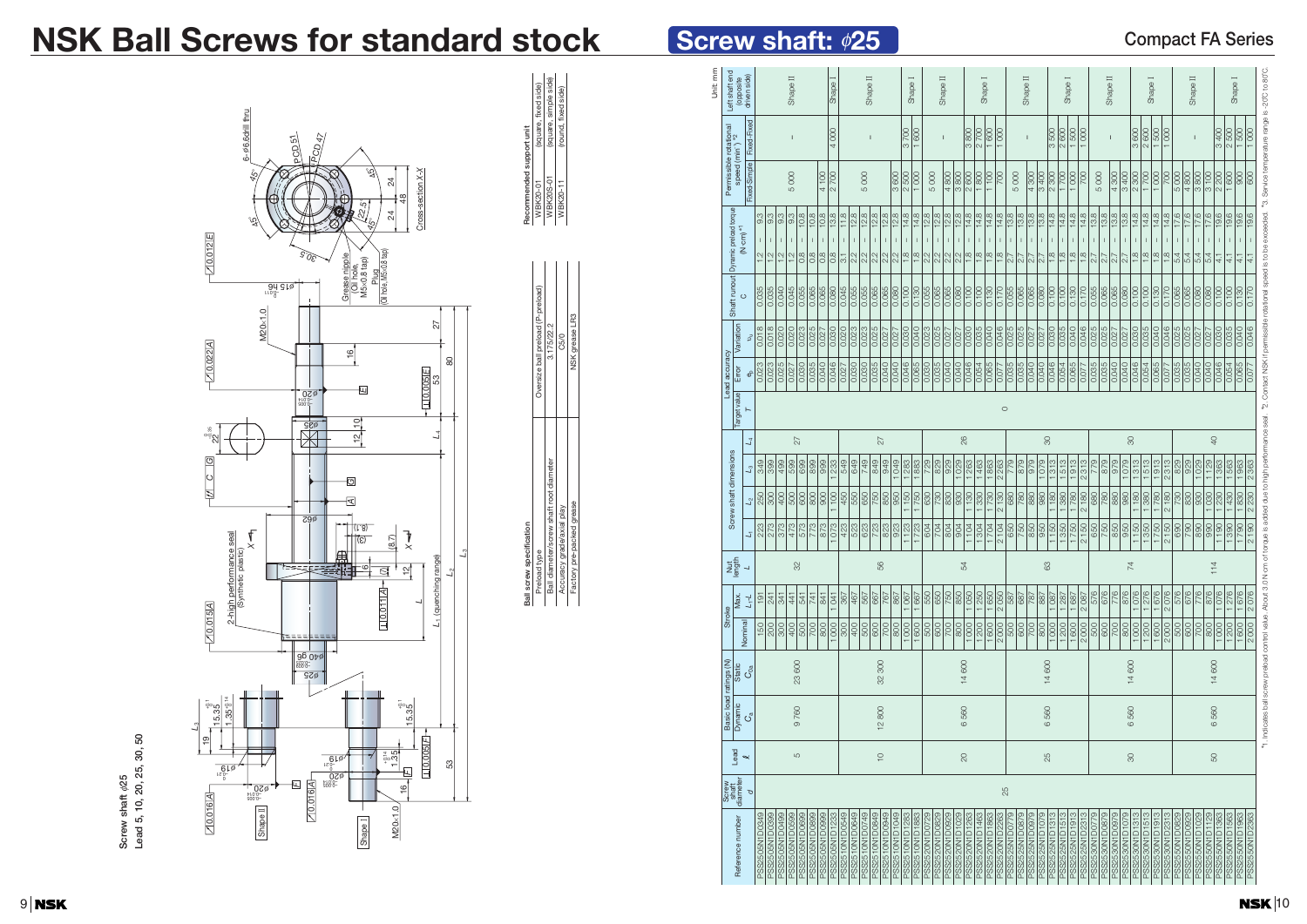## **Low-profile Support Units for Compact FA Series**

**Features**

The low-profile support units offer the low center height construction suited for the compact FA series ball screws.



✽For simple side support units, please note that size codes of 12 or less do not represent internal bores of bearing.

### **Reference number**

**Product configuration**

All parts required for ball screw mounting are provided as a set (see the table below). The bearing housing of support unit for fixed side contains a built-in angular contact ball bearings and oil seal and should not be disassembled.

### **NSK has developed a series of low-profile support unit to be used with the ball screws of compact FA series. A combination of the ball screw and the support unit offers a compact design for downsizing of many kinds of machinery.**



Fixed side support unit

Other machine screws are either made of stainless steel or coated with triiron tetroxide film.

| Part No.         | Part                          | Remarks (surface treatment, grease) |
|------------------|-------------------------------|-------------------------------------|
|                  | Bearing housing               | Triiron tetroxide film              |
| $\mathbf{1}$     | Angular contact ball bearing, | PS <sub>2</sub>                     |
|                  | Oil seal                      |                                     |
|                  | Cover                         | Triiron tetroxide film              |
| $^{2}$           | Spacer                        |                                     |
| 3)               | Lock nut                      | Triiron tetroxide film              |
| $\left(4\right)$ | Setscrew                      | Triiron tetroxide film              |
|                  | Set piece (pad)               |                                     |
| 5)               | Deep groove ball bearing      | Comes with support side, PS2        |
| 6 <sup>2</sup>   | Snap ring                     | Triiron tetroxide film              |



Simple side support unit

| Part No.          | Part                     | Remarks (surface treatment, grease) |
|-------------------|--------------------------|-------------------------------------|
|                   | Bearing housing          | Triiron tetroxide film              |
| $\left( 2\right)$ | Deep groove ball bearing | PS <sub>2</sub>                     |
| 3)                | Snap ring                | Triiron tetroxide film              |

### **Design**

- (1) If a ball screw of which left shaft end (opposite driven side) is the shape I, and is supported with the "fixed-fixed'' supporting method, you should be aware that the operating life of support bearings may drop due to thermal expansion of the screw shaft, depending on usage conditions. In this case, you should consider a structure that can absorb thermal expansion of the screw shaft if necessary. Please consult with NSK for a detailed examination.
- (2) If using an NSK linear guide, the maximum speed of a linear guide of standard specifications under ordinary conditions is limited to 100 m/min. A linear guide with high-speed specifications is available if higher operating speed is required. Contact NSK for further information.

(3) For general precautions concerning ball screws, please see NSK Catalog No. E3161 ''Precision Machine Components.''

### **Usage and handling**

Ball screws are precision products and should be treated as follows:

### **[Lubrication]**

- (1) Compact FA Series ball screws are packed and coated with lubrication grease at the factory, and require no further lubrication under ordinary circumstances. If the surface of the grease becomes contaminated with dirt and metal powder under operation, clean it with white kerosene and replenish with new grease of the same kind through the oil hole (grease nipple) on the ball nut. Avoid mixing different types of grease.
- (2) Lubricant should be checked after the first 2 to 3 months of operation. If excessively dirty, we recommend you wipe away the old grease and replenish with a generous quantity of grease. After that, grease should be checked and replenished once a year under ordinary circumstances, but the period may vary depending upon the service environment.

### **[Handling]**

- (1) Never disassemble the ball screw, otherwise dirt may contaminate the inside of the unit and affect precision or result in equipment failure.
- (2) Compact FA Series ball screws incorporate a new ball re-circulation system. Consequently, only NSK authorized plants should conduct disassembly and reassembly. If the nut accidentally comes off the screw shaft or is dropped, NSK will check precision, problems or perform repairs at your expense.
- (3) When the ball screw is erected upright, the screw shaft or nut could fall by force of its own weight and result in injury. If dropped, the ball grooves could be dented or re-circulation parts damaged, resulting in loss of function. This would require the ball screw to be inspected by NSK. If so, be sure to send the ball screw to NSK and we will check it for a fee.

### **[Usage]**

- (1) Ball screws should be used in a clean environment. The ball screws should be provided with a dust cover to prevent the entry of debris such as dust and metal powder. If foreign matter is allowed to contaminate the ball screw, this could not only cause the ball screw to lose some of its function, but also result in clogging and damaging the re-circulation system parts, or cause the table to fall or a similar serious accident.
- (2) Compact FA Series ball screws are designed to be used in a service temperature environment of 80˚C or lower. Do not allow the service temperature limit to be exceeded. In some cases, using ball screws in temperatures above 80˚C might lead to damage of re-circulation system parts or seal parts. Contact NSK if 80˚C must be exceeded.

### **Compact FA Series options**

Consult with NSK for information about optional specification not given in the catalog such as shaft end machining, reverse direction ball nut, alternative grease, surface treatment, and alternative preload.

## **Precautions**









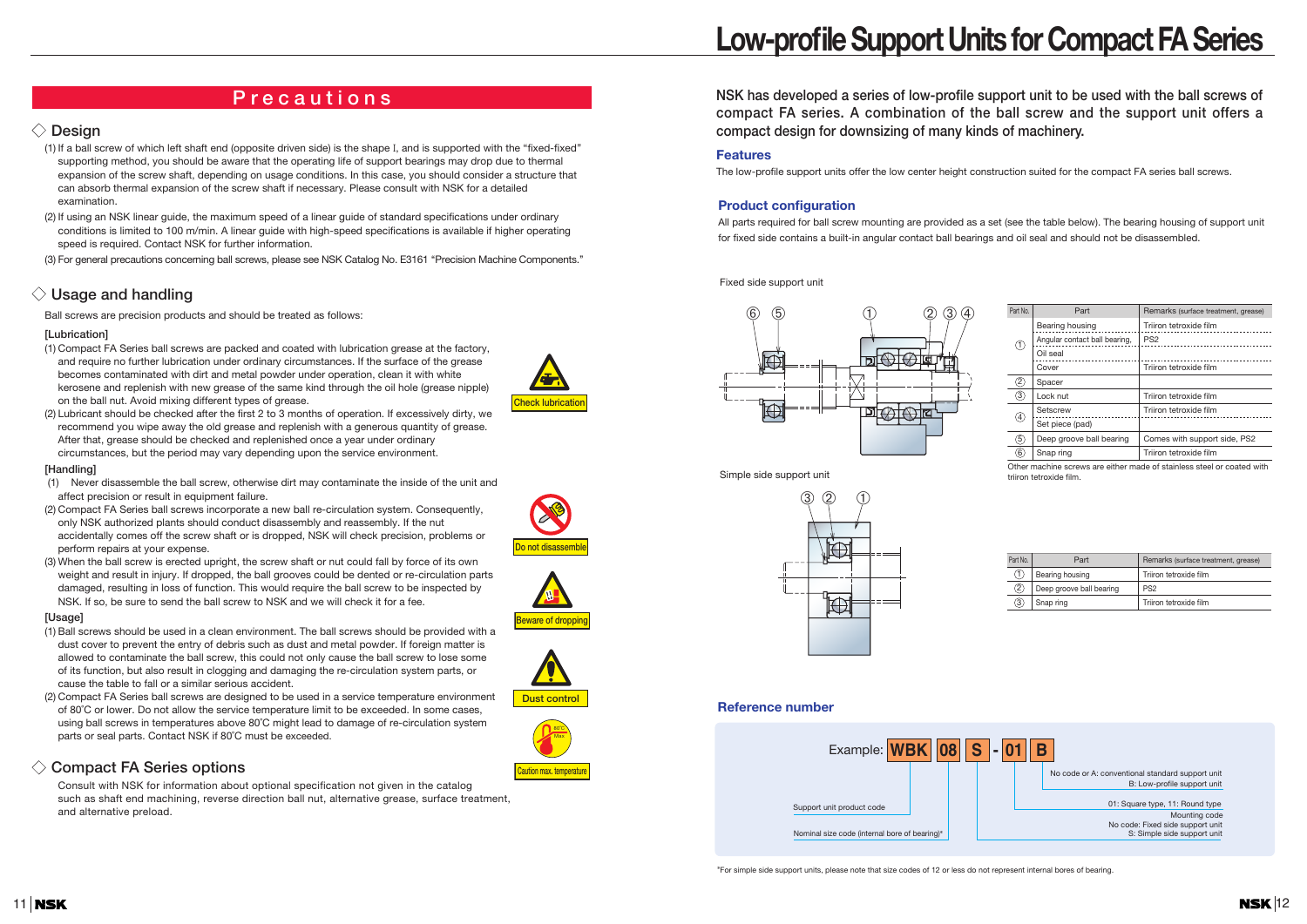#### **Specifications of support unit**







### Simple side support unit



## **Low-profile Support Units for Compact FA Series Square type and Round type**

#### **Fixed side support unit (square type)**

#### **Simple side support unit**

### **Fixed side support unit (round type)**

Unit: mm

| Screw<br>shaft | Fixed side support unit (square type) |                |    |    |      |    |    |    |      |          |     |      |     |                |    |    |     |    |                          |              |
|----------------|---------------------------------------|----------------|----|----|------|----|----|----|------|----------|-----|------|-----|----------------|----|----|-----|----|--------------------------|--------------|
| diameter       | Reference number                      | d <sub>1</sub> | A  | B  | U    | D  | E  |    | Н    | <b>U</b> |     |      | N   | $\overline{P}$ | Q  | W  | X   |    | $\overline{\phantom{0}}$ | M            |
| $\emptyset$ 10 | <b>WBK08-01A</b>                      | 8              | 52 | 32 | 17   | 26 | 25 | 14 | 11.5 | 23       |     | –    | 4   | –              |    | 38 | 6.6 | 11 | 12                       | M8X1         |
| $\emptyset$ 12 | <b>WBK08-01B</b>                      | 8              | 62 | 31 | 15.5 | –  |    | 14 | 11   | 25.5     | 4.5 | 21.5 | 3.5 | –              | –  | 46 | 9   | 14 | 18                       | M8X1         |
|                | WBK10-01B*                            | 10             | 70 | 38 | 20   |    | –  |    | 12   | 30       | 5.5 | 24   | 6   | -              | _  | 52 | 9   | 14 | 19                       | $M10\times1$ |
| $\emptyset$ 15 | <b>WBK12-01A</b>                      | 12             | 70 | 43 | 25   | 35 | 36 | 19 | 12   | 30       | 5.5 | 24   | 6   | -              | –  | 52 | 9   | 14 |                          | $M12\times1$ |
|                | <b>WBK12-01B</b>                      | 12             | 70 | 38 | 20   | –  | _  | 19 | 12   | 30       | 5.5 | 24   | 6   | –              |    | 52 | 9   | 14 | 19                       | $M12\times1$ |
| $\emptyset$ 20 | <b>WBK15-01A</b>                      | 15             | 80 | 50 | 30   | 40 | 41 | 22 | 12.5 | 31       | 12  | 25   | 5   | -              | –  | 60 | 11  | 17 | 15<br>٠                  | $M15\times1$ |
|                | <b>WBK15-01B</b>                      | 15             | 80 | 42 | 22   |    | –  | 22 | 12.5 | 31       | 12  | 25   | b   | –              | –  | 60 | 11  | 17 | 23                       | $M15\times1$ |
| $\emptyset$ 25 | <b>WBK20-01</b>                       | 20             | 95 | 58 | 30   | 45 | 56 | 30 | —    | 52       | 10  | 42   | 10  | 22             | 10 | 75 | 11  | 17 | 15                       | $M20\times1$ |

\*Use support unit for fixing side for opposite drive side of shaft diameter  $\phi$ 15.

Remarks 1. Mount to the base using side A as the reference.

\*Use support unit for fixing side for opposite drive side of shaft diameter  $\phi$ 15. Remarks 1. Tighten the setscrew after tightening the lock nut and adjusting.

2. Tighten the setscrew after tightening the lock nut and adjusting.

3. Insert the set piece and then tighten the setscrew.

| Screw<br>shaft   | Fixed side support unit (round type) |    |    |    |    |      |     |      |    |          |    |                |             |   |      |    |     |     |                          |              |
|------------------|--------------------------------------|----|----|----|----|------|-----|------|----|----------|----|----------------|-------------|---|------|----|-----|-----|--------------------------|--------------|
| diameter         | Reference number                     | d  | A  |    |    |      |     | Н    | J  | $\kappa$ |    | $\overline{N}$ |             | Q |      | W  |     |     | $\overline{\phantom{0}}$ | M            |
| $\emptyset$ 10   | <b>WBK08-11</b>                      | 8  | 35 | 43 | 28 | 23   |     | 14   | 9  | 4        | 10 | 8              | $\mathbf b$ |   | 14   | 35 | 3.4 | 6.5 | 4                        | M8X1         |
| $\emptyset$ 12   | <b>WBK08-11B</b>                     | 8  | 42 | 52 | 34 | 25.5 | 4.5 | 15.5 | 10 | 3.5      | 12 |                | 6           |   | 14   | 42 | 4.5 | 8   | 4                        | M8X1         |
| $\varnothing$ 15 | WBK10-11*                            | 10 | 42 | 52 | 34 | 27   | 7.5 | 17   | 10 | 5        | 12 | 8.5            | 6           |   | $-1$ | 42 | 4.5 | 8   | 4                        | $M10\times1$ |
|                  | <b>WBK12-11</b>                      | 12 | 44 | 54 | 36 | 27   | 7.5 | 17   | 10 | 5        | 12 | 8.5            | 6           |   | 19   | 44 | 4.5 | 8   | 4                        | $M12\times1$ |
| $\emptyset$ 20   | <b>WBK15-11</b>                      | 15 | 52 | 63 | 40 | 32   | 12  | 17   | 15 | 6        |    | 14             | 8           |   | 22   | 50 | 5.5 | 9.5 | 6                        | $M15\times1$ |
| $\emptyset$ 25   | <b>WBK20-11</b>                      | 20 | 68 | 85 | 57 | 52   | 10  | 30   | 22 | 10       | 20 | 14             | 14          | 8 | 30   | 70 | 6.6 |     | 10                       | $M15\times1$ |

|                |                   |                          |                |    |      |    |    |                |    |             |              | Unit: mm |  |  |  |  |
|----------------|-------------------|--------------------------|----------------|----|------|----|----|----------------|----|-------------|--------------|----------|--|--|--|--|
| Screw<br>shaft |                   | Simple side support unit |                |    |      |    |    |                |    |             |              |          |  |  |  |  |
| diameter       | Reference number  | d <sub>2</sub>           | $\overline{A}$ | B  | С    | D  | E  | $\overline{R}$ | W  | $\vee$<br>⋏ | $\mathbf{v}$ |          |  |  |  |  |
| $\emptyset$ 10 | <b>WBK08S-01</b>  | 6                        | 52             | 32 | 17   | 26 | 25 | 15             | 38 | 6.6         | 11           | 12       |  |  |  |  |
| $\emptyset$ 12 | <b>WBK08S-01B</b> | 6                        | 62             | 31 | 15.5 |    | —  | 16             | 46 | 9           | 14           | 18       |  |  |  |  |
|                | <b>WBK12S-01</b>  | 10                       | 70             | 43 | 25   | 35 | 36 | 20             | 52 | 9           | 14           | 11       |  |  |  |  |
| $\emptyset$ 15 | <b>WBK12S-01B</b> | 10                       | 70             | 38 | 20   |    | –  | 20             | 52 | 9           | 14           | 19       |  |  |  |  |
| $\emptyset$ 20 | <b>WBK15S-01</b>  | 15                       | 80             | 50 | 30   | 40 | 41 | 20             | 60 | 9           | 14           | 11       |  |  |  |  |
|                | <b>WBK15S-01B</b> | 15                       | 80             | 42 | 22   |    | _  | 20             | 60 | 9           | 14           | 23       |  |  |  |  |
| $\emptyset$ 25 | <b>WBK20S-01</b>  | 20                       | 95             | 58 | 30   | 45 | 56 | 26             | 75 | 11          | 17           | 15       |  |  |  |  |

Unit: mm

|                       |                                      | Fixed side support unit                | Simple side support unit |                             |          |                          |                                  |                          |                                    |  |
|-----------------------|--------------------------------------|----------------------------------------|--------------------------|-----------------------------|----------|--------------------------|----------------------------------|--------------------------|------------------------------------|--|
| <b>Screw</b><br>shaft |                                      | Axial load                             |                          | Maximum                     |          | Tightening torque [N·cm] |                                  |                          | <b>Radial load</b>                 |  |
| diameter              | Support unit<br>reference number     | <b>Basic load</b><br>ratings $C_a$ [N] | Load limit<br>[N]        | starting<br>torque<br>[Ncm] | Lock nut | Setscrew                 | Support unit<br>reference number | <b>Bearing</b><br>number | <b>Basic load</b><br>ratings C [N] |  |
|                       | WBK08-01A (square type)              | 4 4 0 0                                | 1 4 5 0                  |                             |          |                          | <b>WBK08S-01</b>                 |                          |                                    |  |
| $\emptyset$ 10        | WBK08-11 (round type)                |                                        |                          | 0.88                        | 490      |                          |                                  | 606ZZ                    | 2 2 6 0                            |  |
| $\emptyset$ 12        | WBK08-01B (square low-profile type)  | 6 600                                  | 2 7 3 0                  | 1.9                         |          | 69 (M3)                  | <b>WBK08S-01B</b>                |                          |                                    |  |
|                       | WBK08-11B (round type)               |                                        |                          |                             |          |                          |                                  |                          |                                    |  |
|                       | WBK10-01B (square low-profile type)* | 6 600                                  | 2 7 3 0                  | 1.9                         | 930      | 147 (M4)                 |                                  |                          |                                    |  |
|                       | WBK10-11 (round type)                |                                        |                          |                             |          |                          |                                  |                          |                                    |  |
| $\emptyset$ 15        | WBK12-01A (square type)              |                                        | 3 0 4 0                  | 2.1                         |          |                          | <b>WBK12S-01</b>                 | 6000ZZ                   | 4 5 5 0                            |  |
|                       | WBK12-01B (square low-profile type)  | 7 100                                  |                          |                             | 370      | 147 (M4)                 | <b>WBK12S-01B</b>                |                          |                                    |  |
|                       | WBK12-11 (round type)                |                                        |                          |                             |          |                          |                                  |                          |                                    |  |
|                       | WBK15-01A (square type)              |                                        |                          |                             |          |                          | <b>WBK15S-01</b>                 |                          | 5 600                              |  |
| $\emptyset$ 20        | WBK15-01B (square low-profile type)  | 7 600                                  | 3 3 8 0                  | 2.3                         | 2 3 5 0  | 147 (M4)                 | <b>WBK15S-01B</b>                | 6002ZZ                   |                                    |  |
|                       | WBK15-11 (round type)                |                                        |                          |                             |          |                          |                                  |                          |                                    |  |
| $\emptyset$ 25        | WBK20-01 (square type)               | 17 900                                 | 8 2 4 0                  | 5.4                         | 4 700    | 147 (M4)                 | <b>WBK20S-01</b>                 | 6204ZZ                   | 12 800                             |  |
|                       | WBK20-11 (round type)                |                                        |                          |                             |          |                          |                                  |                          |                                    |  |

Remarks 1. Mount to the base using side B as the reference.  $\blacksquare$ 



2. Insert the set piece and then tighten the setscrew.